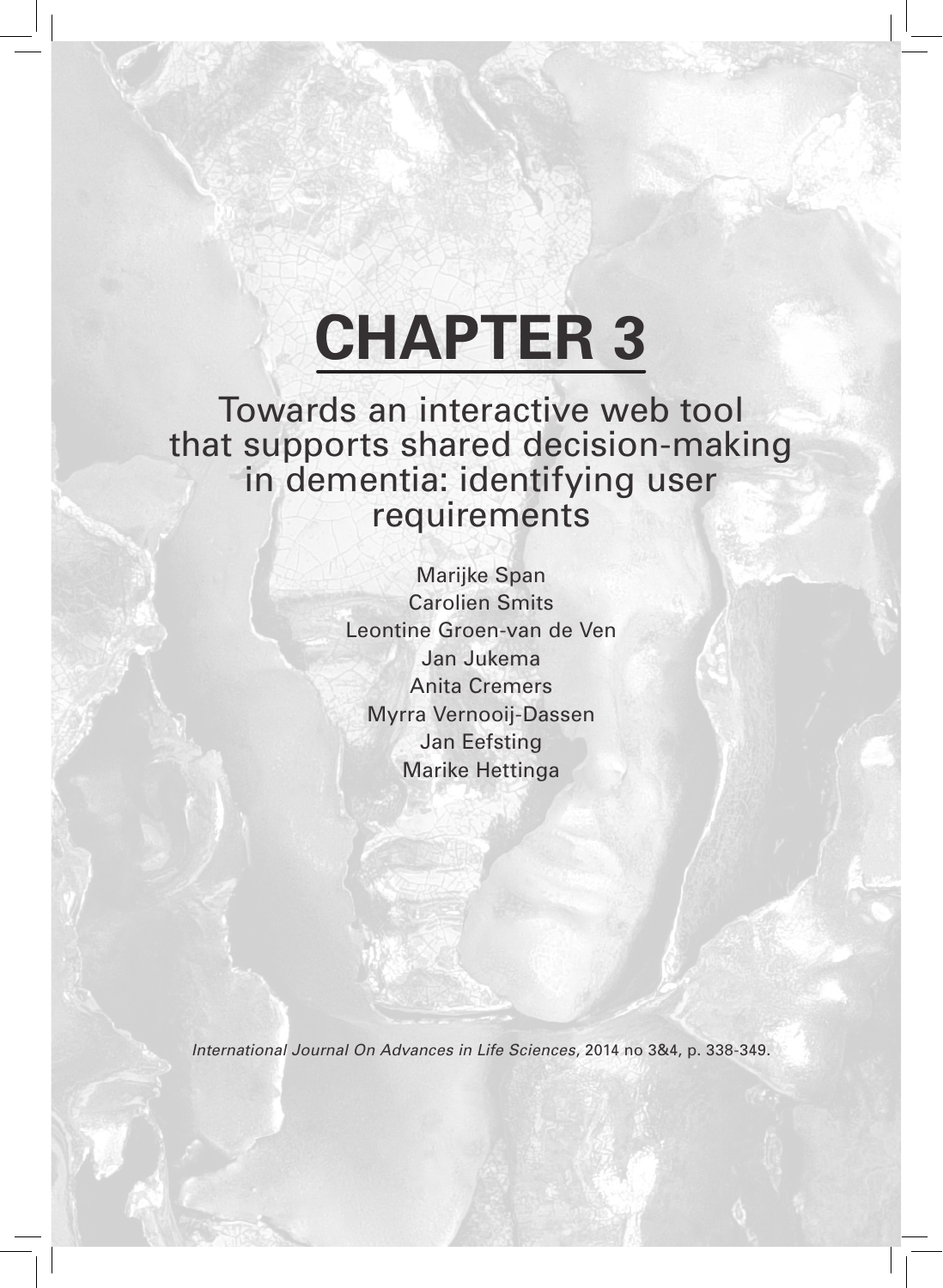# **ABSTRACT**

## **Introduction**

To support shared decision-making in care networks of people with dementia, an interactive web tool for people with dementia, informal caregivers, case managers and other professional caregivers is being developed. This study aims to identify user requirements for such a tool.

## **Design and Methods**

A multiple method study with an iterative, participatory design was conducted. Data collection involved 50 semi-structured interviews with end users (people with dementia, informal caregivers, case managers and other professional caregivers), eight focus group interviews with end users and experts, a dementia expert consultation, and two multidisciplinary workshops.

#### **Results**

Content analysis was applied to the data and resulted in two sets of user requirements for the interactive web tool. The first set of user requirements consists of care and well-being related topics addressing decision-making in dementia. Most important topics are care, daily activities, mobility, safety, future, finances, living, and social contacts. The second set of user requirements addresses additional needs and preferences of end users such as: participation of the person with dementia in the decision-making, insight into the decision history, anticipation of possible future problems and decisions, and the degree of self-management and autonomy preservation of the person with dementia.

#### **Conclusions**

The two sets of user requirements form a solid basis for the further development of a user-friendly, interactive web tool facilitating shared decision-making in care networks of people with dementia.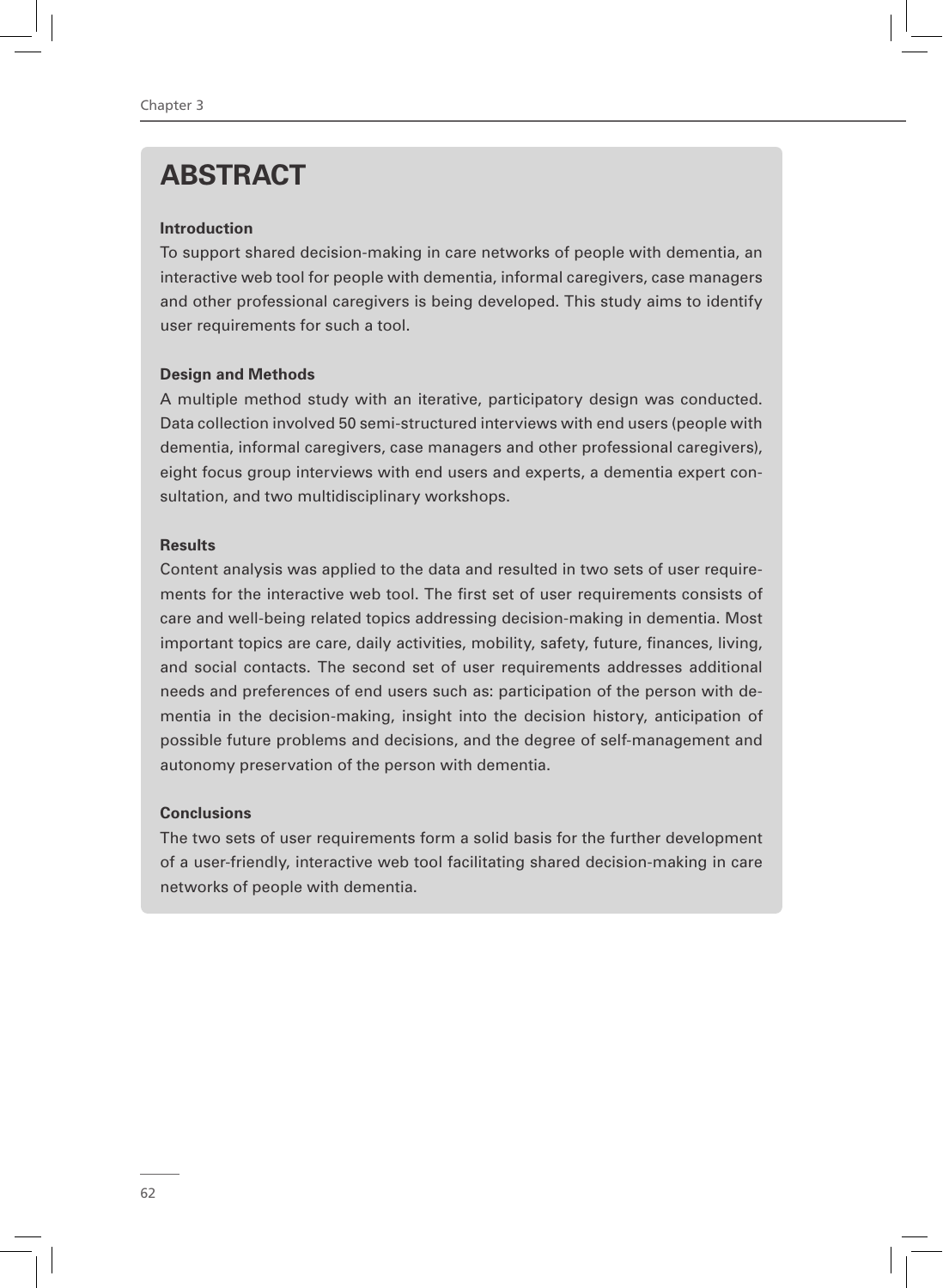# **1. INTRODUCTION**

This study focuses on the development of an interactive web tool to facilitate shared decision-making in care networks of people with dementia (Span et al., 2013a). Dementia is a degenerative disease affecting increasing numbers of people worldwide (Ferri et al., 2005; Prince, Bryce, & Ferri, 2011). Over a prolonged period of time people with dementia and their caregivers are faced with many problems and decisions (Livingston et al., 2010; van der Roest, 2009; Zwaanswijk et al., 2010). Decision-making in dementia is complex; it involves multiple participants with different capacities and interests (Epstein & Street, 2011).

To better understand the needs and preferences of people with dementia, it is important to include them in the decision-making (Cubit, 2010; Dupuis, Gillies, Carson, & Whyte, 2011; Nygård, 2006; von Kutzleben, Schmid, Halek, Holle, & Bartholomeyczik, 2012). Research shows that involving people with dementia in decision-making increases well-being (Dupuis et al., 2011) and quality of life (Menne, Tucke, Whitlatch, & Feinberg, 2008) for both the person with dementia and the informal caregiver. Informal caregivers also show lower levels of depression and lessened relationship strain (Menne et al., 2008). However, professionals and informal caregivers do not include people with dementia in decision-making as a matter of course (Dupuis et al., 2011; von Kutzleben et al., 2012).

Shared decision-making (SDM) is a way to involve patients in decision-making by emphasizing the collaboration between professionals and patients in making a shared decision (Elwyn, Edwards, & Kinnersley, 1999). There are seven consecutive steps in SDM: identifying problems, information exchange, clarifying preferences and values, presenting and exploring options, discussing pros and cons of the options, *deciding together*, and evaluating the decision (Légaré et al., 2011; Makoul & Clayman, 2006; Ottawa Hospital Research Institute, 2014; Stacey, Légaré, Pouliot, Kryworuchko, & Dunn, 2010; Wolfs et al., 2012). SDM increases patient autonomy and empowers the patient (Duncan, Best, & Hagen, 2010). This could also benefit people with dementia, who are well able to express their needs (von Kutzleben et al., 2012). Moreover, they are capable of expressing their preferences, even in an advanced stage of dementia (Whitlatch & Menne, 2009).

Case management in dementia is implemented differently. In Europe, Canada, and the United States, community-dwelling patients diagnosed with dementia and their caregivers may receive case management support (Alzheimer Europe, 2008). In The Netherlands case management is offered to people with dementia. Case management in the Dutch context aims to support informal caregivers and people with dementia during the complex care trajectory. Moreover, it aims enabling people with dementia to live independently as long as possible (Peeters et al., 2012). As case management for dementia is a fairly recent phenomenon, case managers need support to address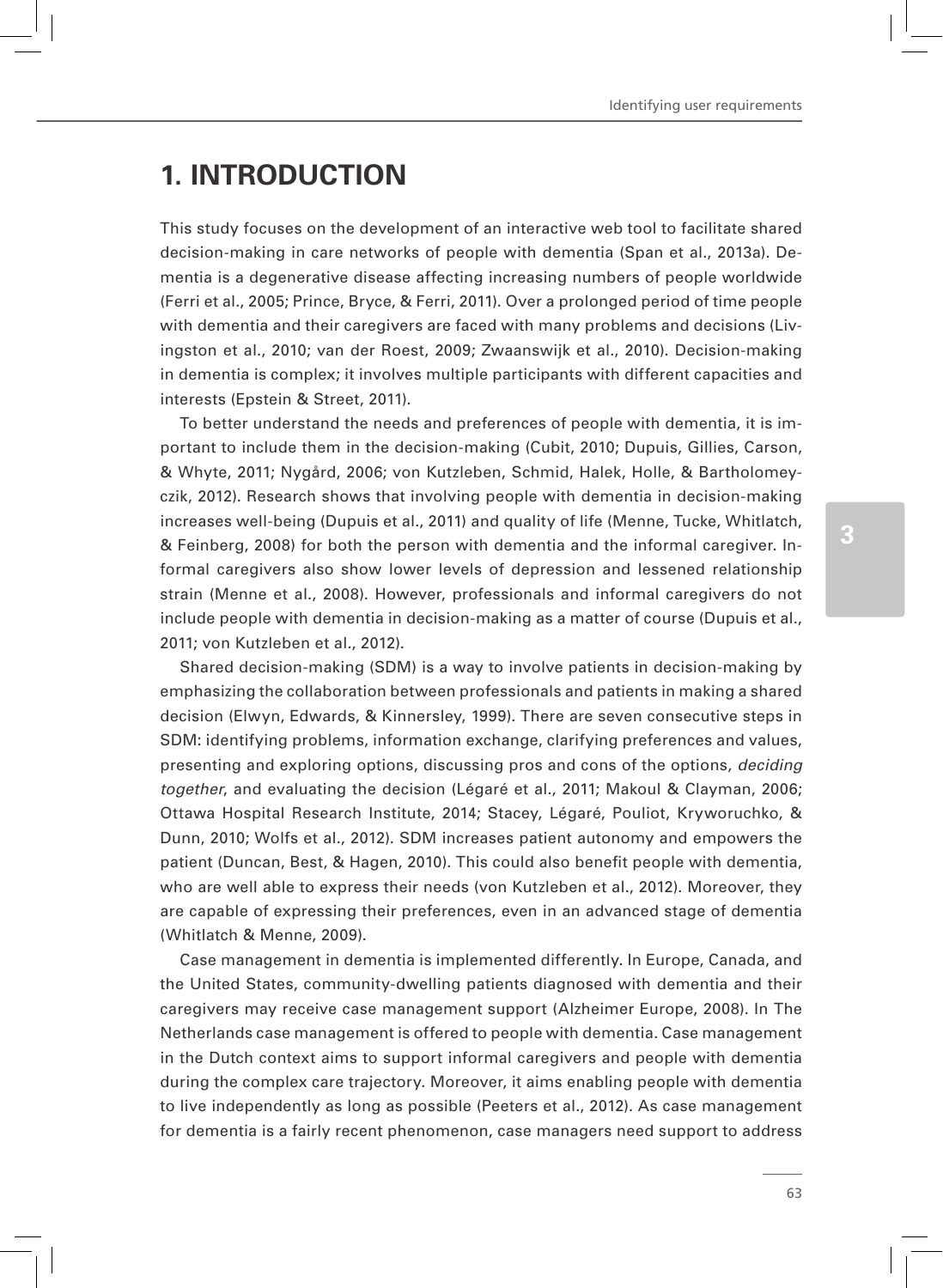the complex needs and preferences of people with dementia and their caregivers, possibly in the form of tools (Koch et al., 2012).

Although research increasingly focuses on dementia, SDM or supportive tools separately, studies that combine these elements are lacking. Thus far, existing decision aids have supported SDM in various patient groups by means of supporting discussion of value-based choices and options about single decisions (O'Connor, Llewellyn-Thomas, & Flood, 2004). Most decision aids facilitate SDM in single medical decisions in the clinical area (Med-Decs, 2012; Ottawa Hospital Research Institute, 2014).

The new interactive web tool differs from existing decision aids in at least four aspects. First, people with dementia and their caregivers have to make many decisions over a prolonged period of time in the order of years, as opposed to single-issue decisions. Second, the web tool has to take into account an ongoing cognitive decline in contrast to existing decision aids that focus on cognitively able people. Third, the person with dementia is part of a network of informal and professional caregivers who may participate in decision-making. Regular decision aids focus mainly on the patient-clinician relation. Fourth, the decisions of people with dementia and their caregivers are not just about single medical decisions, as the existing decision aids are, but also about multiple care and well-being decisions. Besides, aimed end users of the interactive web tool are people with dementia, informal caregivers, case managers and other professionals.

To develop user-friendly and useful tools involvement of both end users (Meiland et al., 2010; Span, Hettinga, Vernooij-Dassen, Eefsting, & Smits, 2013) and other interested parties (van Gemert-Pijnen et al., 2011; Visser, Haaker, Menko, & Hettinga, 2012) in developing IT applications is important. We used the Center for eHealth Research and Disease Management (CeHRes) roadmap to increase a structural embedding of the new interactive web tool in practice (van Gemert-Pijnen et al., 2011). This roadmap offers a holistic framework of five phases: contextual inquiry, value specification, design, operationalization, and summative evaluation. This paper describes the phase of value specification (analyzing the preferences of all those concerned). Therefore, this study aims to identify user requirements for an interactive web tool facilitating shared decision-making in dementia of all participants involved (people with dementia, informal caregivers, case managers and experts).

The research questions are: 1) What topics can be identified for an interactive web tool facilitating shared decision-making in dementia? 2) What additional needs and preferences regarding an interactive web tool facilitating shared decision-making in dementia can be identified?

This paper is organized as follows. Section 2 describes the design and methods of this study. Section 3 presents the results in detail. Section 4 addresses the discussion of the findings of this study. The paper closes with the conclusions in section 5 and the acknowledgment.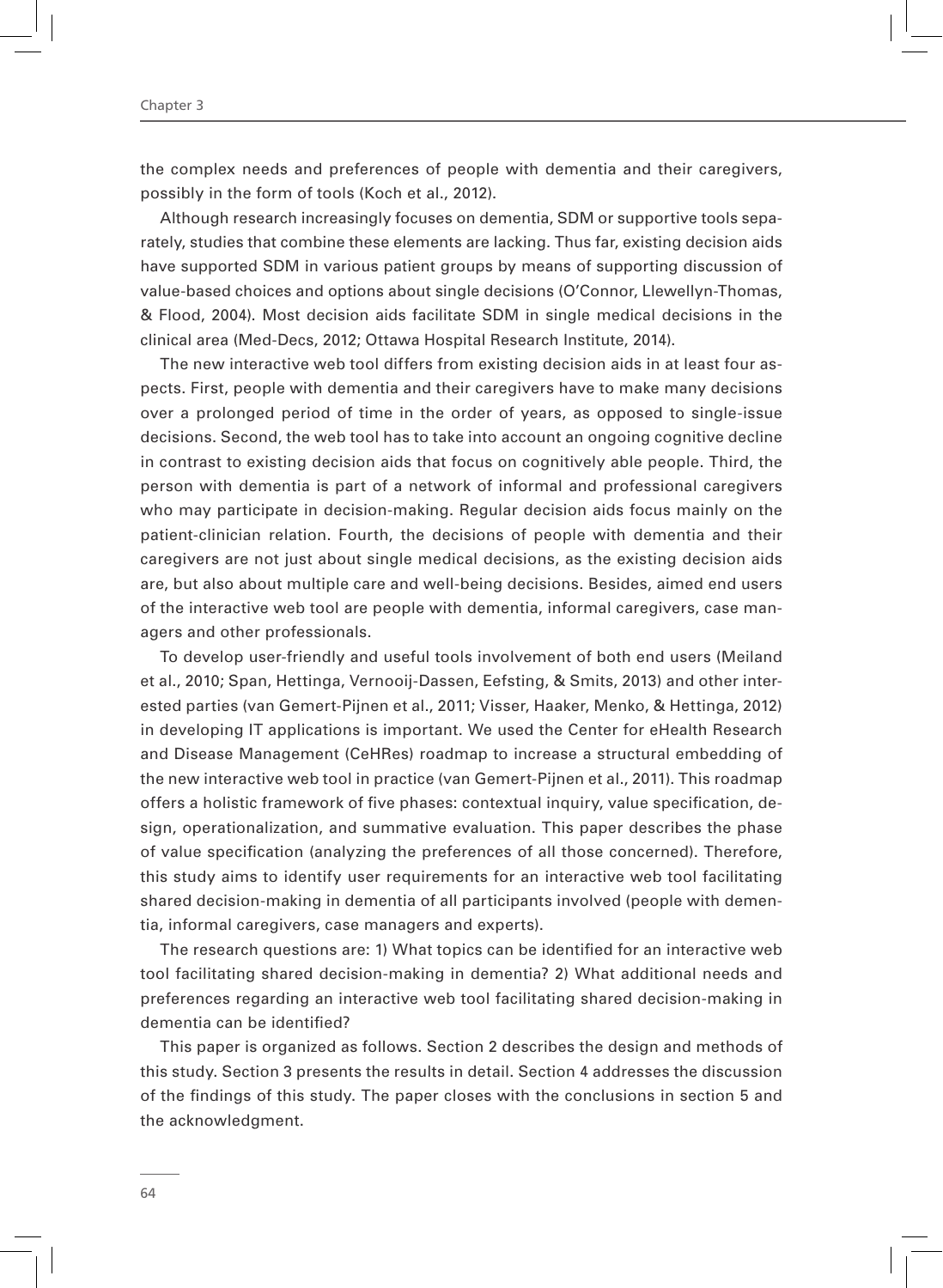## **2. DESIGN AND METHODS**

This multiple method study with an iterative participatory design is part of a larger longitudinal study on decision-making in care networks op people with dementia (Span et al., 2013a). To guarantee rigorous development, we used multiple data sources to answer the research questions (Bryman, 2008). For both research questions the same data set was used: 50 interviews and 8 focus group interviews. The focus group interviews were organized on the basis of the findings of the individual interviews to enhance data richness (Bloor, Frankland, Thomas, & Robson, 2002; Lambert & Loiselle, 2008). In addition, an expert consultation was undertaken for research question 1 and two multi-disciplinary workshops for research question 2. Table I provides an overview of the characteristics of methods used.

All participants gave their written informed consent. Special attention was paid to the informed consent of people with dementia in order to be sure of their voluntary participation. In line with Murphy and colleagues (2014), we invested in ongoing consent. This started with time for social talk in order to get to know the person. After gaining initial consent we checked their consent during the interview. We ended the interview with a positive affirmation by emphasizing the importance of their contribution. The investigators were careful to notice any signs, non-verbal or otherwise, of discomfort or restlessness. In such a case, the participant was given ample opportunity to quit. People with dementia who were unable to give written consent because the form confused them were asked for their verbal consent (recorded on audio tape). The focus group participants at the day care center were first informed and then asked for their consent in a group meeting. Afterwards, they were explicitly and individually asked for their consent for participation.

## **2.1 Analysis**

To answer research question 1, content analysis was used starting by reading and rereading the (focus group) interview transcripts (Bryman, 2008). For this research question paragraphs in the text that addressed problems and decisions were of interest. Therefore, two researchers coded the interviews independently focusing on experienced problems and decisions. They then clustered the identified problems and decisions in categories using Affinity diagramming (Beyer & Holzblatt, 2010) till consensus was reached.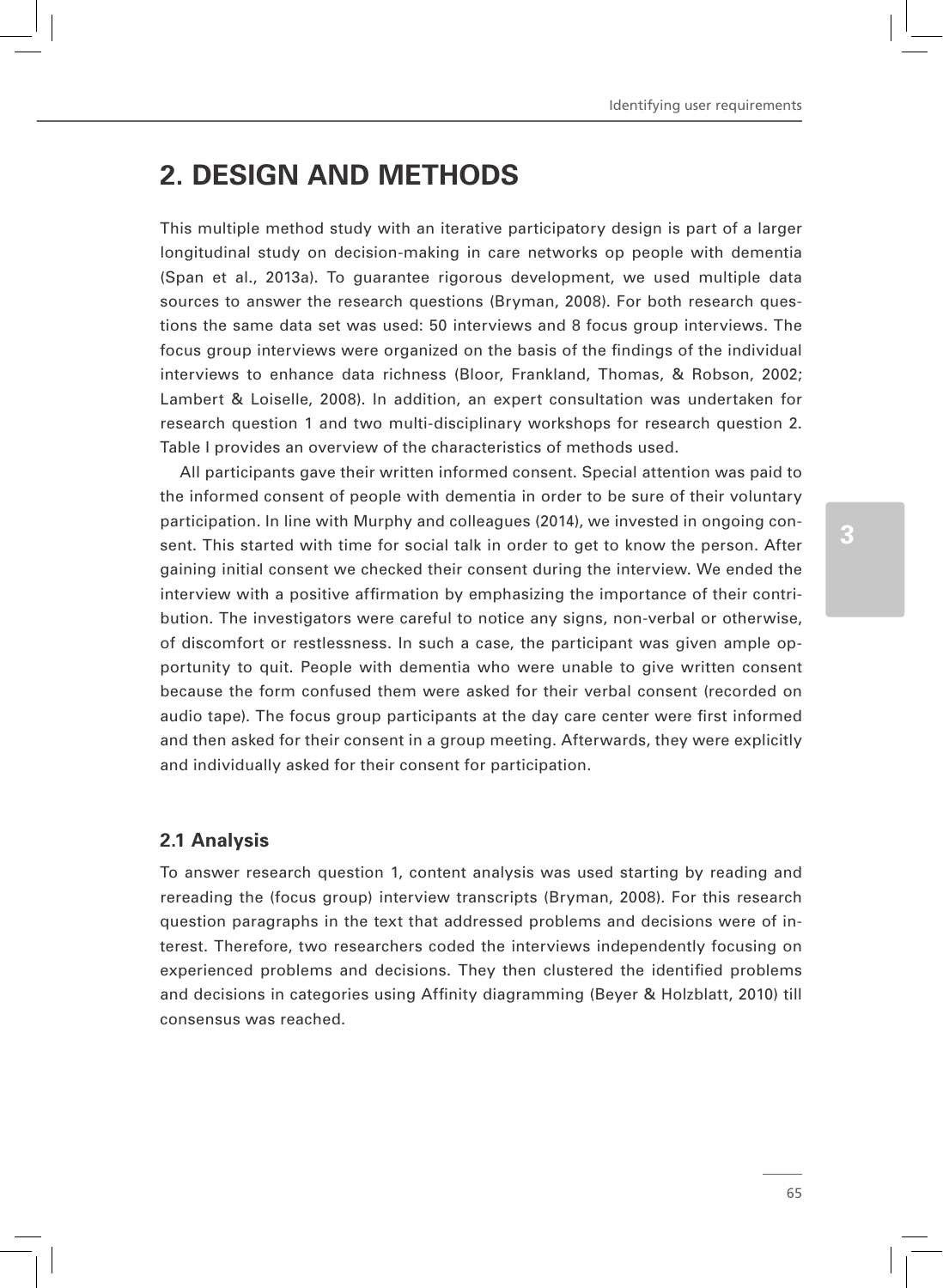Chapter 3

Table I. Characteristics of methods used addressing research question 1 and 2

|  |  |  |  | <b>Research Questions</b> |  |  |  |  |  |  |
|--|--|--|--|---------------------------|--|--|--|--|--|--|
|--|--|--|--|---------------------------|--|--|--|--|--|--|

1. What topics can be identified for an interactive web tool facilitating shared decision-making in dementia? 2. What additional needs and preferences regarding an interactive web tool facilitating shared decisionmaking in dementia can be identified?

| 1,2                                                                                                                                                                                                                                                                        | 1.2                                                                                                                                                                                                                                                                                                                                                                                                | 1                                                                                                                     | $\mathfrak{p}$                                                                                                                                                       |
|----------------------------------------------------------------------------------------------------------------------------------------------------------------------------------------------------------------------------------------------------------------------------|----------------------------------------------------------------------------------------------------------------------------------------------------------------------------------------------------------------------------------------------------------------------------------------------------------------------------------------------------------------------------------------------------|-----------------------------------------------------------------------------------------------------------------------|----------------------------------------------------------------------------------------------------------------------------------------------------------------------|
|                                                                                                                                                                                                                                                                            | <b>Methods</b>                                                                                                                                                                                                                                                                                                                                                                                     |                                                                                                                       |                                                                                                                                                                      |
| <b>Interviews</b>                                                                                                                                                                                                                                                          | <b>Focus group interviews</b>                                                                                                                                                                                                                                                                                                                                                                      | <b>Expert consultation</b>                                                                                            | <b>Workshops</b>                                                                                                                                                     |
|                                                                                                                                                                                                                                                                            | <b>Respondents</b>                                                                                                                                                                                                                                                                                                                                                                                 |                                                                                                                       |                                                                                                                                                                      |
| Fifty members of ten<br>care networks of people<br>with dementia (mild to<br>moderate) were<br>individually interviewed<br>about decision-making:<br>- 10 persons with dementia<br>- 20 informal caregivers<br>- 10 case managers<br>- 10 other professional<br>caregivers | 8 focus groups (n=34)<br>were conducted:<br>- 2 groups with people<br>with dementia $(n=9)$<br>- 2 groups with informal<br>caregivers<br>$(n=11)$<br>- 2 groups with case<br>managers (n=14)<br>- 2 groups with dementia<br>experts $(n=13)$<br>We chose this approach<br>of homogenous selection<br>to enable respondents,<br>and especially people with<br>dementia, to speak for<br>themselves. | 7 national dementia<br>experts were consulted<br>via email.<br>Member check was<br>performed in a central<br>meeting. | 2 multi-disci-<br>plinary workshops<br>were performed<br>with de same<br>participants (n=7):<br>- Interpretation<br>workshop<br>- Affinity diagram-<br>ming workshop |
|                                                                                                                                                                                                                                                                            | <b>Recruitment</b>                                                                                                                                                                                                                                                                                                                                                                                 |                                                                                                                       |                                                                                                                                                                      |
| The participants were re-<br>cruited via case managers,<br>Alzheimer cafés, the Dutch<br>Alzheimers' Association,<br>residential homes, and<br>daycare centers.                                                                                                            | People with mild to<br>moderate dementia and<br>informal caregivers were<br>recruited from daycare<br>centers, residential<br>homes, and the Dutch<br>Alzheimer Association.<br>Case managers were<br>recruited from regional<br>case managers' networks.                                                                                                                                          | Via the consortium<br>of the SDM research<br>program.                                                                 | Via the consor-<br>tium of the SDM<br>research program.                                                                                                              |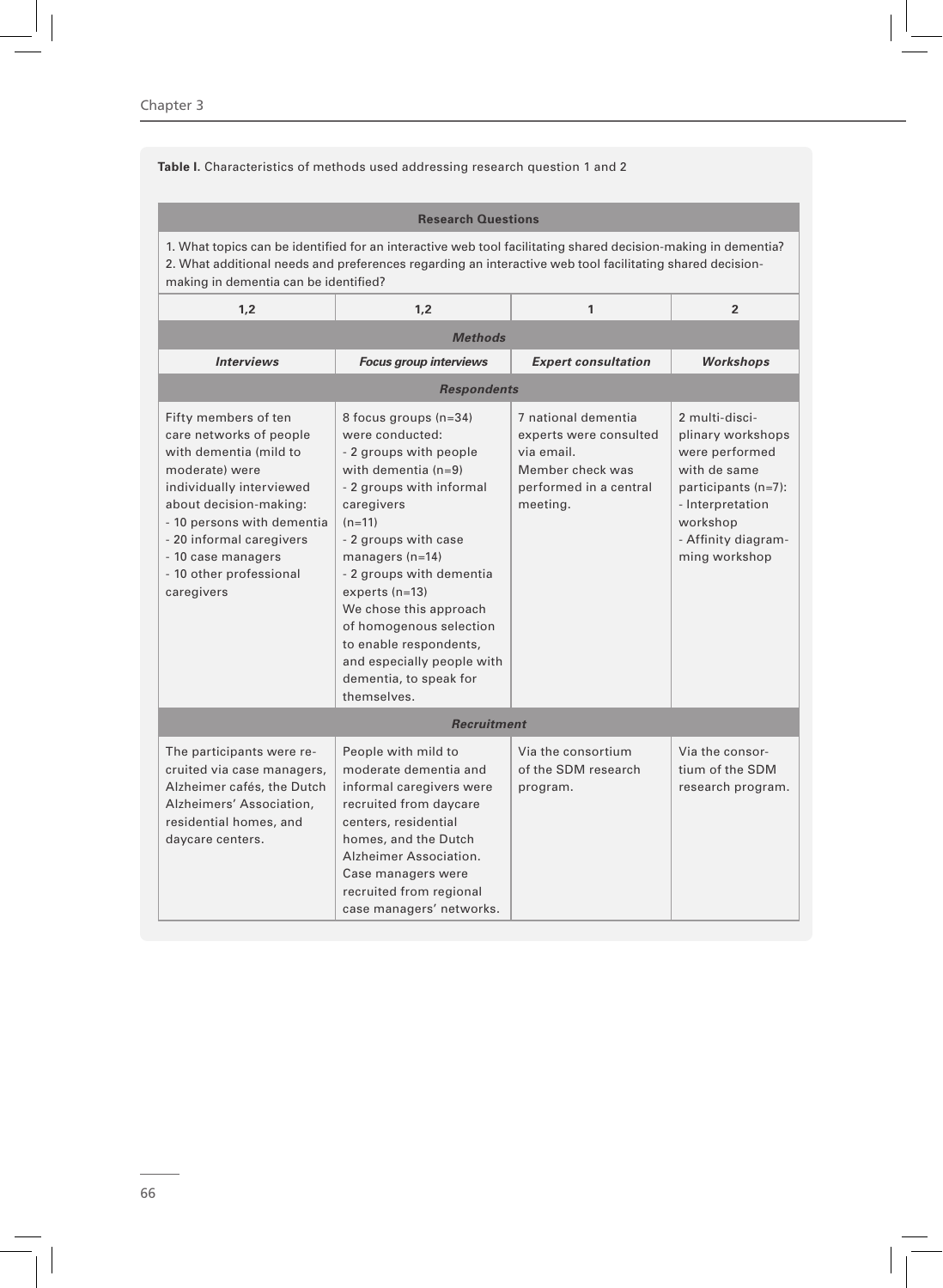|                                                                                                                                                                                                                                                                                                                                                                                                                                                                                                                                                                                                                                                                | Sampling/inclusion criteria                                                                                                                                                                                                                                                                                                                                                                                                                                                                                                                                       |                                                                                                                                                                                                                                                                                                                                                                                                |                                                                                                                                                                                                                                        |  |  |
|----------------------------------------------------------------------------------------------------------------------------------------------------------------------------------------------------------------------------------------------------------------------------------------------------------------------------------------------------------------------------------------------------------------------------------------------------------------------------------------------------------------------------------------------------------------------------------------------------------------------------------------------------------------|-------------------------------------------------------------------------------------------------------------------------------------------------------------------------------------------------------------------------------------------------------------------------------------------------------------------------------------------------------------------------------------------------------------------------------------------------------------------------------------------------------------------------------------------------------------------|------------------------------------------------------------------------------------------------------------------------------------------------------------------------------------------------------------------------------------------------------------------------------------------------------------------------------------------------------------------------------------------------|----------------------------------------------------------------------------------------------------------------------------------------------------------------------------------------------------------------------------------------|--|--|
| The network inclusion<br>was based on maximum<br>diversity of sex of the<br>person with dementia,<br>stage of dementia, type of<br>dementia, type of informal<br>caregiver (e.g., spouse<br>and child), type of formal<br>caregiver (e.g., case man-<br>ager and home care nurse),<br>and the socio-economic<br>status of the person with<br>dementia. Participation<br>of people with dementia<br>required the ability to<br>converse with a researcher.<br>This corresponds with a<br>score of 2-5 on Reisberg's<br><b>Global Deterioration Scale</b><br>and excluded people with<br>severe dementia (Reisberg,<br>Ferris, de Leon, & Crook,<br>1982).       | Participation of people<br>with dementia required<br>the ability to converse with<br>similar people in a group<br>and a researcher (corre-<br>sponding with a score of<br>2-5 on Reisberg's Global<br>Deterioration Scale). In<br>order to create a safe<br>environment, a daycare<br>center was approached in<br>order to recruit people with<br>dementia who knew each<br>other. Furthermore, the<br>principal researcher (i.e.,<br>the focus group leader)<br>attended the daycare<br>center for 6 days, 5 before<br>and 1 after the focus group<br>interview. | Inclusion focused on di-<br>versity of organizations:<br>e.g., Dutch Alzheimers'<br>Association, University/<br>University of Applied<br>Sciences, and elderly<br>care lobby.                                                                                                                                                                                                                  | Inclusion focused<br>on diversity of<br>the disciplines:<br>e.g., older adults/<br>dementia experts,<br>technicians, and<br>developers.                                                                                                |  |  |
| <b>Topics</b>                                                                                                                                                                                                                                                                                                                                                                                                                                                                                                                                                                                                                                                  |                                                                                                                                                                                                                                                                                                                                                                                                                                                                                                                                                                   |                                                                                                                                                                                                                                                                                                                                                                                                |                                                                                                                                                                                                                                        |  |  |
| The interviews were based<br>on a topic list addressing<br>decision-making elements<br>such as: values, problems,<br>decisions, personal<br>considerations, options,<br>and information need.<br>The interviews were semi<br>open and explorative, as<br>we wanted to get insight<br>into participants' personal<br>experiences. The interview<br>guide started with the<br>questions: "How are you<br>right now?", "What has<br>changed for you lately?"<br>and "What choices did you<br>have to make because of<br>these changes?". We then<br>elaborated on respondents'<br>answers. The face-to-face<br>interviews took thirty to<br>seventy five minutes. | Based on the findings of<br>the interviews focus group<br>members were asked to<br>check the information of<br>the interviews and to give<br>additional information.<br>Two researchers mod-<br>erated all focus group<br>interviews, that lasted 1<br>to 2 h each. The principal<br>researcher led the focus<br>group using an interview<br>protocol to direct the<br>interview. The second<br>researcher assisted the<br>principal researcher.                                                                                                                  | The consultation<br>focused the refinement<br>and prioritization of the<br>dementia related topics<br>identified in interviews<br>and focus group<br>interviews. Experts were<br>invited to comment on<br>the clustered experi-<br>enced problems and<br>decisions and what<br>experienced problems<br>and decisions were in<br>line with the aim and<br>scope of the interactive<br>web tool. | The workshops<br>aimed to align<br>project members'<br>views of the new<br>IT application<br>and identify user<br>requirements<br>emerging from<br>the needs and<br>preferences of<br>the interviews<br>and focus group<br>interviews. |  |  |

Both interviews and focus group interviews were audio taped, transcribed verbatim, and analyzed with Atlas.ti software.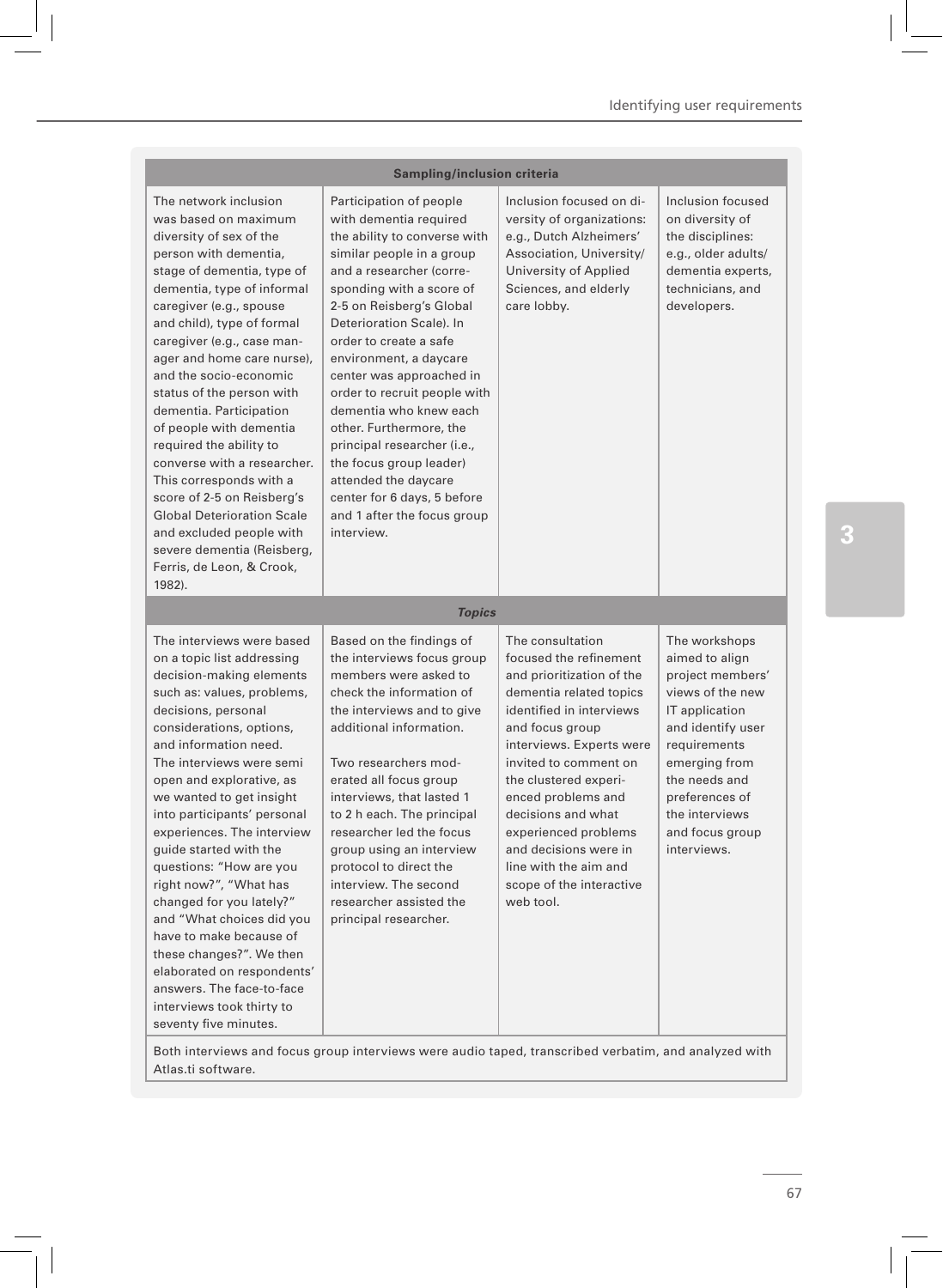The clustered list of problems and decisions was then presented in focus groups for a check of this list and gathering supplementary problems and decisions and to enhance data richness (Bloor et al., 2002; Lambert & Loiselle, 2008). Participants were asked whether they recognized the items on the list, and whether they had additional items for the list. Then, in an expert meeting with national dementia experts the results of the interviews and focus groups were discussed and a priority of decision-making topics was determined that addressed the aim and scope of the interactive web tool.To address research question 2 the interviews were analyzed using content analysis for fragments containing implicit or explicit information regarding needs and preferences of end users about what a new interactive web tool should offer. Relevant fragments identified by the principal investigator were peer-reviewed by a second researcher.

The focus groups were used to check whether participants recognized the selected needs and preferences and gathering additional needs and preferences. The principal researcher made an initial clustering of these fragments using Affinity diagramming (Beyer & Holzblatt, 2010) with a second researcher. This resulted in a clustered list of fragments. The findings of the focus group interviews provided input for the consecutive workshops. Finally, the clustered list of needs and preferences was discussed in two consecutive multidisciplinary workshops; an "interpretation workshop" followed by an "affinity-diagramming workshop".

The workshops aimed to align project members' views of the new interactive web tool and identify user requirements emerging from the needs and preferences. Therefore, in the first workshop, the participants interpreted and translated the identified needs and preferences of end users in user requirements ("the tool facilitates/clarifies/supports/provides …"). Subsequently, they defined initial categories of needs and preferences. Disagreements were discussed until consensus was reached (Beyer & Holzblatt, 2010). In the second workshop, the definition of categories was reviewed, summarized, and reformulated. Moreover, views of the workshop participants were explored, the boundaries of the new interactive web tool were clarified, and the categories were clustered in domains using Affinity diagramming (Beyer & Holzblatt, 2010). Determining boundaries of the interactive web tool was necessary. Not all needs, preferences and expectations of participants could be addressed in view of the aim of the interactive web tool. The two workshops, both consisting of the same seven respondents, were audio taped and field notes were taken.

## **2.2 Ethical considerations**

The principal investigator contacted all interview participants, who gave their informed consent individually, mostly in written form. We paid special attention to the informed consent of people with dementia in order to be sure their participation was voluntarily (Murphy et al., 2014). The institutional review board of the regional medical ethics committee gave written approval for the study.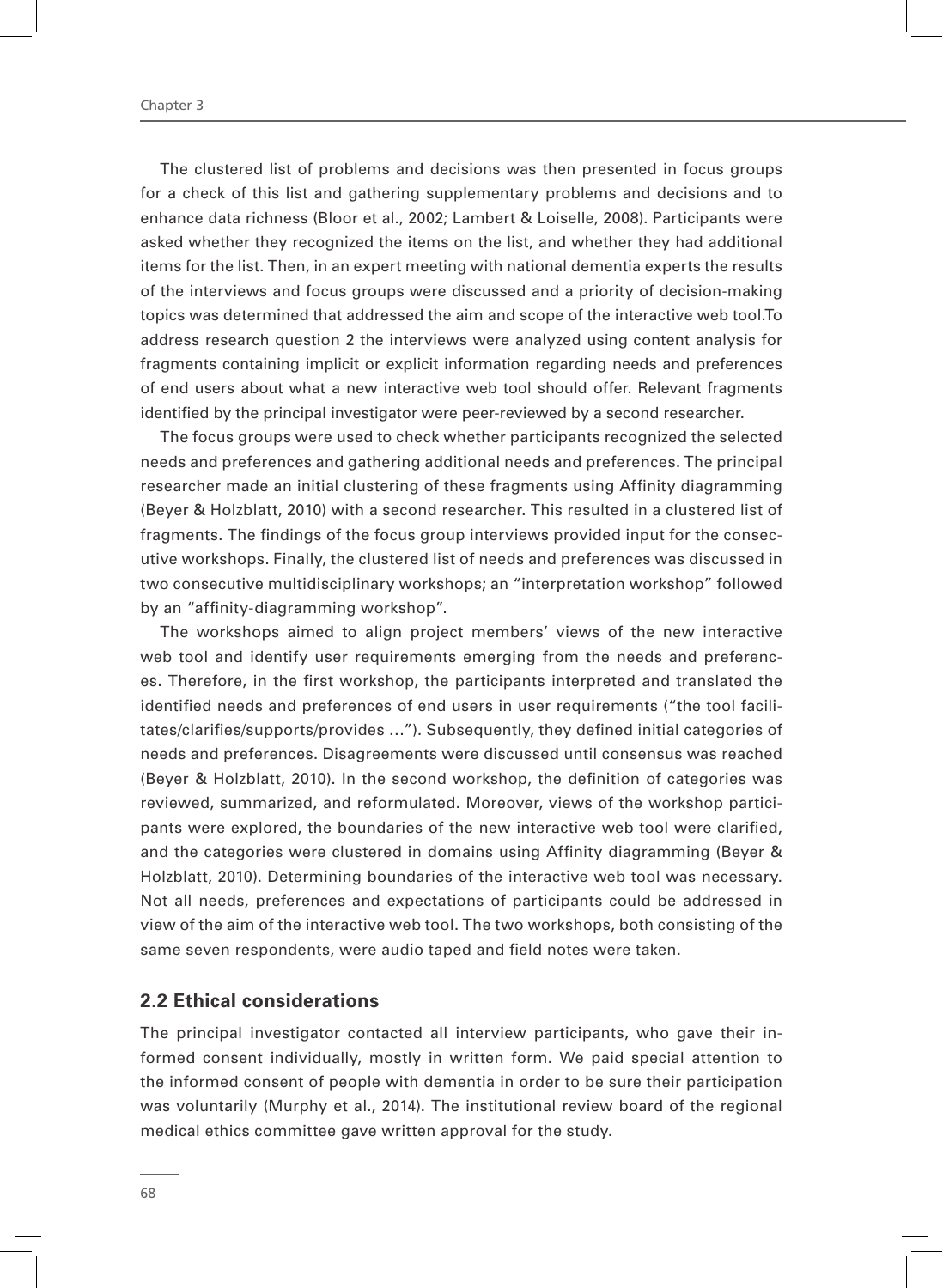# **3. RESULTS**

Analysis of the data resulted in two sets of user requirements addressing the two research questions. The first set of user requirements consisted of decision-making topics the new interactive web tool should address. The second set of additional user requirements consisted of needs and preferences the new interactive web tool should address.

## **3.1 Research question 1: decision-making topics in dementia the interactive web tool should address**

Eighteen topics of clustered experienced problems and eight topics of clustered decisions addressing decision making in dementia arose from the interviews (characteristics in Table IIa) and focus groups (characteristics in Table IIb). In the data of experienced problems and decisions eight similar topics emerged: social contacts, daily activities, mobility, safety, living, future, care, and finances (Table III).

Besides, other topics of clustered experienced problems were: decreasing autonomy of people with dementia, involvement of people with dementia, participants in decision-making, communication, information, role of professionals, role of informal caregivers, options, and timing of decisions. These experienced problems show an overlap with the identified user requirements based on users' needs and preferences (research question 2).

More problems were identified than decisions. Moreover, the problems (e.g., loneliness, mobility, managing behavior of person with dementia, lack of safety, and overburdening of the informal caregiver) were more related to well-being than the decisions, that were more often related to care (e.g., decisions about household assistance, home care, resuscitation, and personal alarm devices). Informal caregivers and professional caregivers named more problems than people with dementia did. People with dementia reflected more on important values (e.g., autonomy and staying at home) than the informal and professional caregivers. Focus group participants (except people with dementia) were very well able to indicate problems in the decision-making. Expressing preferences for the new interactive web tool proved to be more difficult for the people with dementia.

## **3.2 Research question 2: needs and preferences regarding the new interactive web tool**

Two hundred fragments were generated from the interviews (characteristics in Table IIa) and focus group interviews (characteristics in Table IIb). These fragments, contain-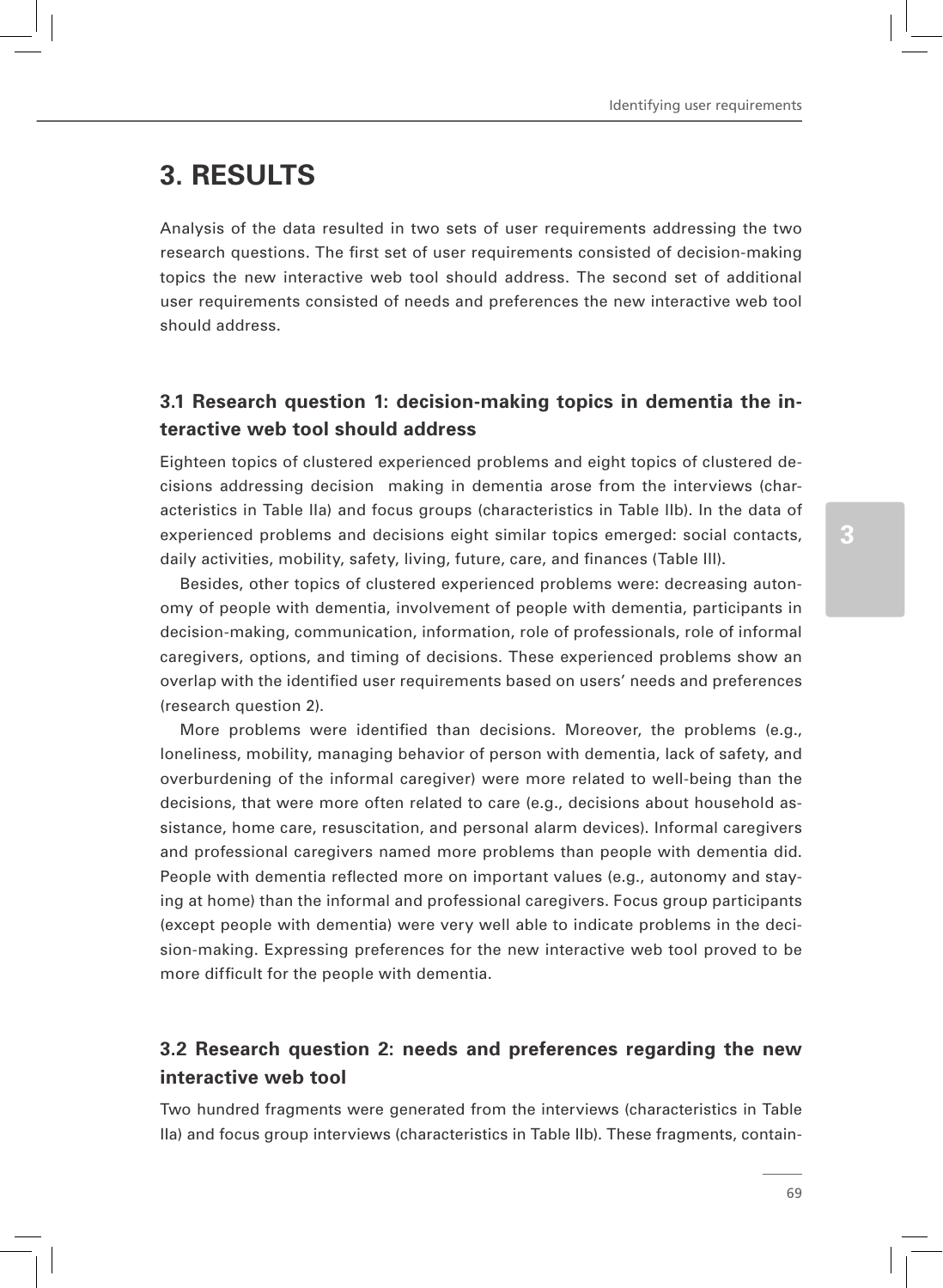ing implicit and explicit participants' needs and preferences about the new interactive web tool resulted in 36 additional user requirements that were clustered in eleven categories and three domains (Table IV). These three domains stemming from the data are: "involved people and their roles", "timeline", and "information and communication".

The first domain, "involved people and their roles", relates to the categorized user requirements: participation of the person with dementia in decision-making as a central user requirement named by all interested parties; roles of informal caregivers, case managers, and other professionals; self-management and autonomy; and organization of care around the person with dementia. The different parties involved have their specific roles in the network. They all focus on preserving the self-management and autonomy of the person with dementia for as long as possible. The degree of this preservation depends on the endurance capacity of the network. Furthermore, the degree of preserving self-management and autonomy changes over time as informal care givers and professional caregivers take over from persons with dementia when the disease progresses. Participation of people with dementia and self-management and autonomy were the only two categories of user requirements where all participants contributed to.

The second domain, "timeline", refers to the categorized user requirements: decision history and anticipation. One side of the timeline shows the decision history: information addressing decisions, values, and preferences of the network members in the past. Knowledge of decision history gives valuable information that can support network members in coping with current problems and decisions. This information is not always available. Reasons stated for this are lack of discussion within the network, replacement of professional caregivers, and a lack of information recording. The other side of the timeline shows anticipation: early discussion of possible problems in the future, and important values of network members, specifically of the person with dementia. This enables network members to support and decide in line with the wishes and needs of the person with dementia and the endurance of the informal caregivers.

The third domain, "information and communication", including the categorized user requirements of information, communication, and support, seems to be more generic. These user requirements are lubricants for SDM in care networks of people with dementia and are therefore indispensable. Network members often do not have the same information starting point. There is a lack of information exchange between network members, and network members do not always have access to the same information. Furthermore, important information within the network is not (always) shared; interaction between all network members is not self-evident. Interaction between network members is characterized by a one-on-one contact, rather than interaction between all network members "around the table". Moreover, informal caregivers need the support of fellow sufferers.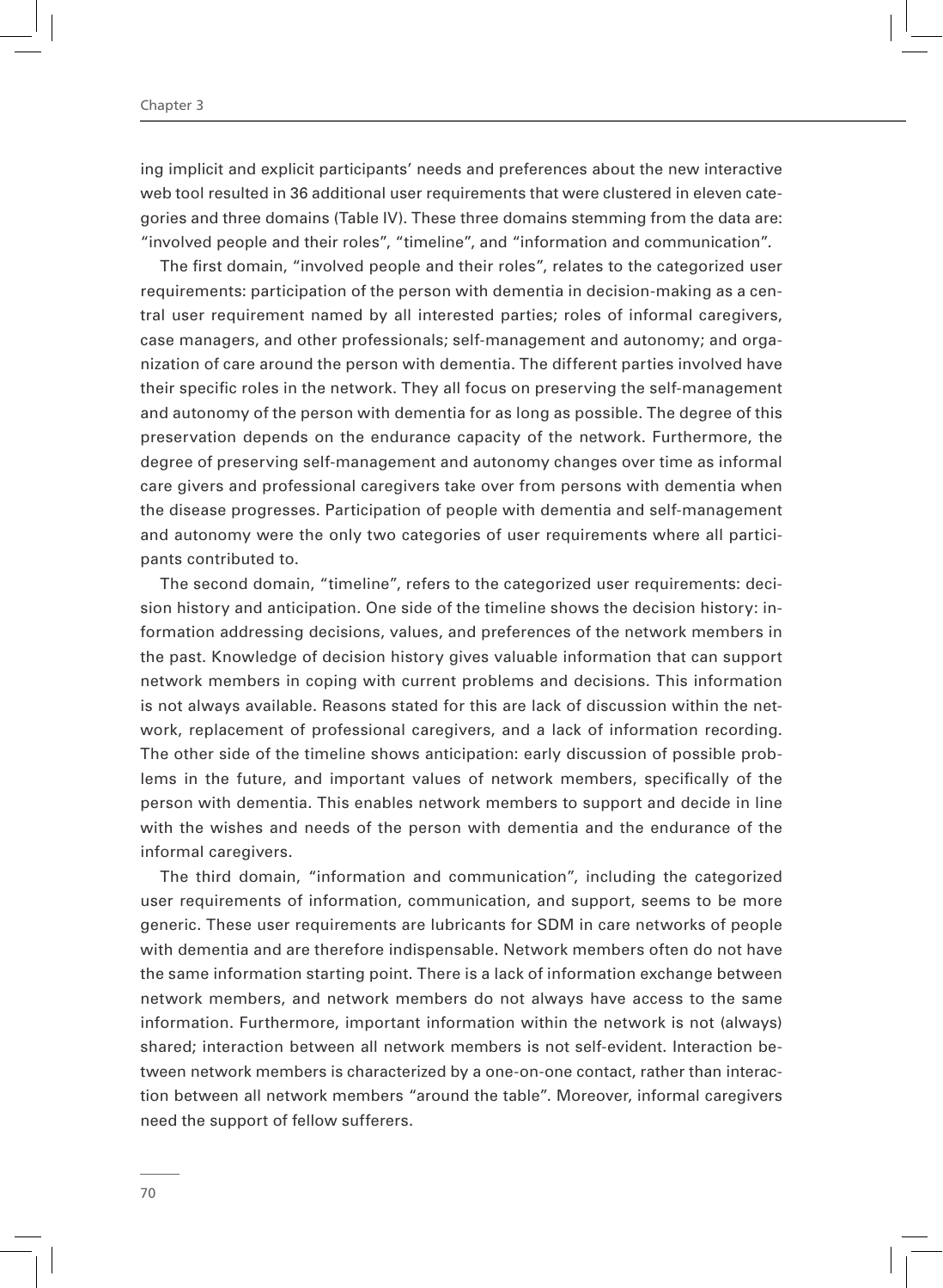| A. Characteristics of participating care networks in interviews                |                 |                |                         |                          |                 |                         |                          |                 |                          |                          |
|--------------------------------------------------------------------------------|-----------------|----------------|-------------------------|--------------------------|-----------------|-------------------------|--------------------------|-----------------|--------------------------|--------------------------|
| <b>Network</b>                                                                 | 1               | $\overline{2}$ | 3                       | $\overline{4}$           | 5               | 6                       | $\overline{7}$           | 8               | 9                        | 10                       |
| Age of PWD <sup>a)</sup>                                                       | 82              | 83             | 80                      | 84                       | 70              | 89                      | 83                       | 73              | 86                       | 87                       |
| <b>Gender of PWD</b><br>Male=M/Female=F                                        | F               | F              | M                       | F                        | M               | F                       | M                        | F               | M                        | F                        |
| <b>Education of PWDb)</b><br>Low (L)/Medium (M)/<br>High (H)                   | M               | H              | M                       | L                        | H               | M                       | M                        | H               | L                        | M                        |
| <b>Type of dementia</b><br>Alzheimer (AD)/<br>Vascular (VD)/Lewy<br>Body (LBD) | <b>LBD</b>      | <b>VD</b>      | <b>AD</b>               | $\overline{\phantom{a}}$ | <b>AD</b>       | <b>AD</b>               | $\overline{\phantom{a}}$ | <b>AD</b>       | $\overline{\phantom{a}}$ | AD                       |
| <b>Marital status</b><br>Married=M/Wid-<br>owed=W/Single=S                     | W               | W              | W                       | W                        | M               | W                       | M                        | S               | W                        | M                        |
| Living situation pwd<br>at TO<br>Nursing home=NH/<br>Independent living=IL     | <b>NH</b>       | IL             | IL                      | IL                       | IL              | IL                      | IL                       | <b>NH</b>       | IL                       | IL                       |
| Type of informal care-<br>givers interviewed <sup>a</sup> )                    | D<br>D          | D<br>F         | D<br>S                  | GS<br>GDiL               | Sp<br>S         | D<br>SiL                | S<br>D                   | Si<br>N         | S<br>S                   | Sp<br>D                  |
| Type of formal care-<br>givers interviewed <sup>c</sup> )                      | PA<br><b>CM</b> | E<br><b>CM</b> | <b>HCN</b><br><b>CM</b> | <b>HCN</b><br><b>TLN</b> | E<br><b>HCN</b> | <b>HCN</b><br><b>CM</b> | E<br><b>CM</b>           | PA<br><b>CM</b> | <b>CC</b><br><b>HCN</b>  | <b>HCN</b><br><b>TLN</b> |

#### **Table II.** Characteristics of participants

a) PWD= person with dementia, D=daughter, F=friend, S=son, GS=grandson, GDiL=granddaughter in law, Sp=spouse, SiL=son in law, Si=sister, N=niece. b) Low: primary/secondary school graduate, medium: high school graduate, high: college graduate. c) PA=principal attendant, CM=case manager, E=employee day care center, HCN=home care nurse, TLN=team leader nurse, CC=care coordinator

**3**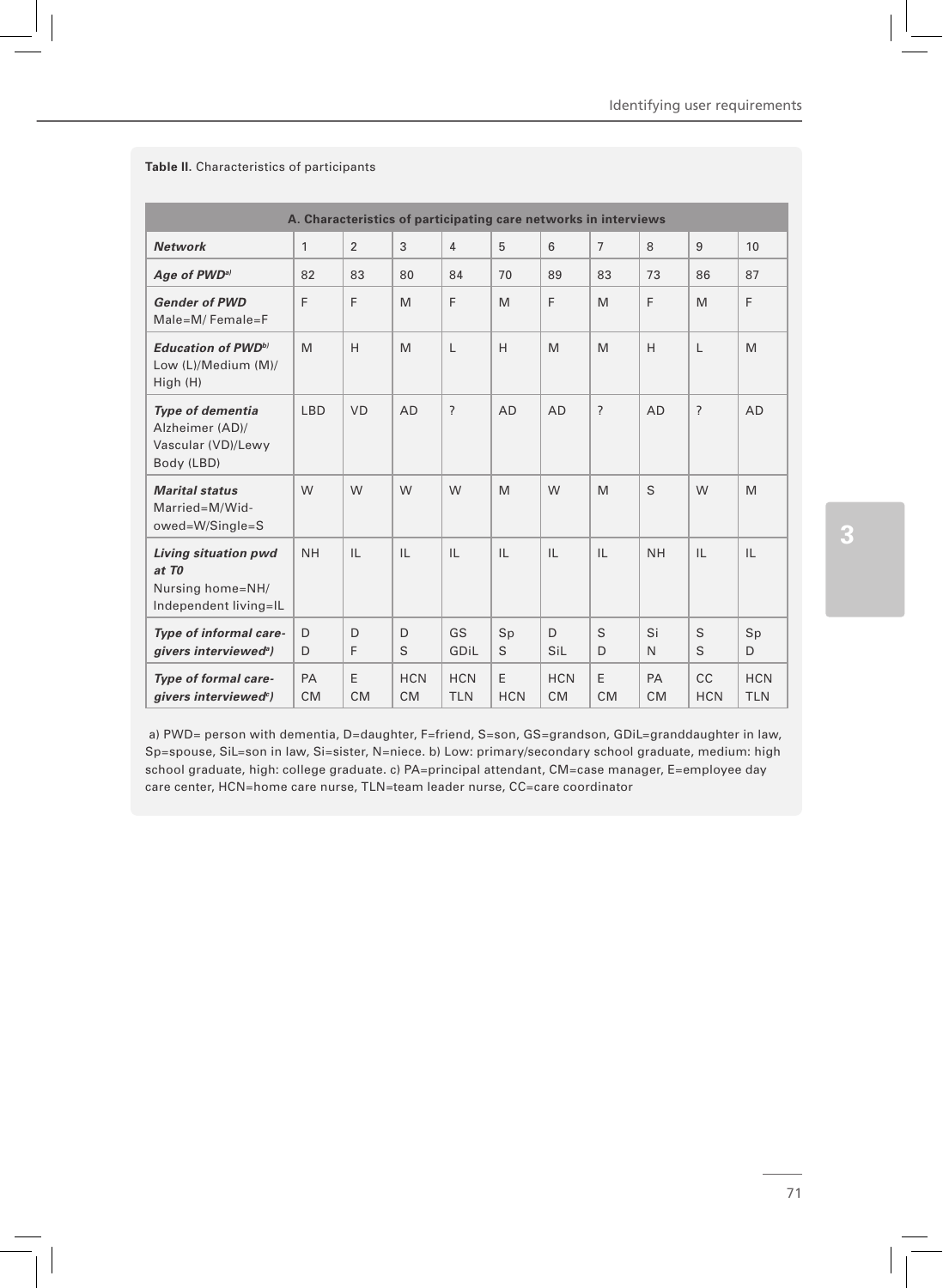Chapter 3

| Table II. (Continued) |                                                                         |                                                         |                     |                                  |
|-----------------------|-------------------------------------------------------------------------|---------------------------------------------------------|---------------------|----------------------------------|
|                       |                                                                         | <b>B. Characteristics of focus groups' participants</b> |                     |                                  |
|                       | Characteristics people with dementia attending a daycare center $(n=9)$ |                                                         |                     |                                  |
| Gender                | Age                                                                     | <b>Education</b> al                                     | Type of dementiab)  | <b>Marital status</b>            |
| 5 Male                | 68-86 (M=79,2)                                                          | $3$ low                                                 | 4 AD                | 5 Married                        |
| 4 Female              |                                                                         | 4 medium                                                | 1 VD                | 4 Widowed                        |
|                       |                                                                         | 2 high                                                  | 1 FTD               |                                  |
|                       |                                                                         |                                                         | 3 MCI/D             |                                  |
|                       | Characteristics of informal caregivers (n=11)                           |                                                         |                     |                                  |
| Gender                | Age<br>(2 did not fill in)                                              | <b>Educational</b><br>$(2 \text{ did not fill in})$     | <b>Relation pwd</b> | <b>Experienced</b><br>caregiving |
| 3 Male                | $41-83$ (M=64,6)                                                        | $0$ Low                                                 | 7 Spouse            | 5 Heavy                          |
| 8 Female              |                                                                         | 4 Medium                                                | 3 Daughter          | 6 Medium                         |
|                       |                                                                         | 5 High                                                  | 1 Friend            |                                  |
|                       | Characteristics of case managers (n=14)                                 |                                                         |                     |                                  |
| Gender                | Age                                                                     | Experience as case manager                              |                     |                                  |
| 1 Male                | $25-58$ (M=42,1)                                                        | $6: < 1$ year                                           |                     |                                  |
| 13 Female             |                                                                         | 7: 1 -5 year                                            |                     |                                  |
|                       |                                                                         | $1:$ > 5 year                                           |                     |                                  |

a) Low: primary/secondary school graduate, medium: high school graduate, high: college graduate. b) AD= Alzheimer's Disease; VD= Vasculair Dementia; FTD= Fronto Temporal Dementia; MCI/D= Mild Cognitive Impairment/Dementia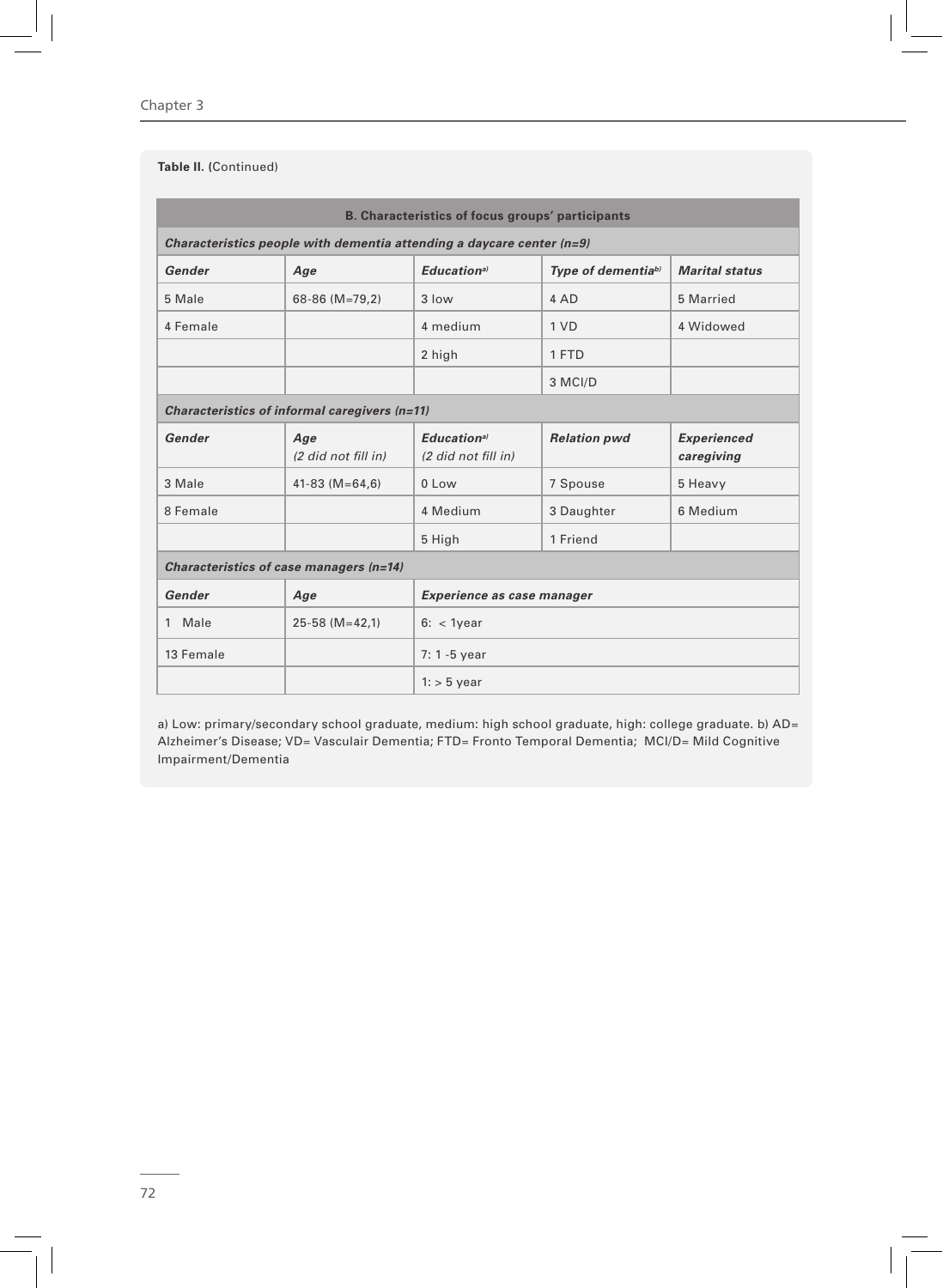|                           | Topics (experienced problems and decisions by participants) identified in decision-making in dementia                                                                                                                                                                                                                                                                                                                                                                                           |                                                                                                                                                                                                                                                                                                                                                                                                           |
|---------------------------|-------------------------------------------------------------------------------------------------------------------------------------------------------------------------------------------------------------------------------------------------------------------------------------------------------------------------------------------------------------------------------------------------------------------------------------------------------------------------------------------------|-----------------------------------------------------------------------------------------------------------------------------------------------------------------------------------------------------------------------------------------------------------------------------------------------------------------------------------------------------------------------------------------------------------|
| <b>Topics</b>             | <b>Problems</b>                                                                                                                                                                                                                                                                                                                                                                                                                                                                                 | <b>Decisions</b>                                                                                                                                                                                                                                                                                                                                                                                          |
| <b>Social</b><br>contacts | Decreasing social contacts of PWD <sup>a)</sup> . PWD<br>Lonesomeness of PWD. PWD<br>Incomprehension of the neighborhood. PWD, IC<br>Gender differences in social skills, PWD<br>Sensitiveness of the word 'dementia'. IC, CM, OFC<br>PWD and IC avoid situations and people: shame<br>about the disease dementia. CM, OFC                                                                                                                                                                      | Church attendance of PWD. PWD,<br>IC, CM<br>No invitation of PWD at home. IC                                                                                                                                                                                                                                                                                                                              |
| Daily<br>activities       | Loneliness of PWD. IC, CM, OFC<br>Lack of adequate daily activities of PWD. IC, CM, OFC                                                                                                                                                                                                                                                                                                                                                                                                         | Starting day care. PWD, IC, CM, OFC<br>Increasing day care. IC, CM, OFC                                                                                                                                                                                                                                                                                                                                   |
| <b>Mobility</b>           | (Limitation of) mobility of PWD with driving. PWD, IC,<br>CM, OFC<br>(Limitation of) mobility of PWD with cycling. IC, CM,<br><b>OFC</b><br>(Limitation of) mobility of PWD with walking. IC, CM,<br><b>OFC</b>                                                                                                                                                                                                                                                                                 | Driving. PWD, IC, CM, OFC<br>Cycling. PWD, IC, CM, OFC<br>Going outside alone/walking. IC, CM,<br><b>OFC</b><br>Scoot mobile. PWD, IC, CM, OFC<br>Traveling with public transport. PWD,<br>IC, CM, OFC                                                                                                                                                                                                    |
| Living                    | Bureaucracy of indication institutions. IC, CM<br>Stay at home. IC                                                                                                                                                                                                                                                                                                                                                                                                                              | Registration for nursing home/home<br>for the aged. IC<br>Location: where register/admission<br>(which home and which village/<br>town). IC<br>Admission to an home for the aged/<br>nursing home. IC<br>Internal removals. IC, CM, OFC<br>Timely admission to a nursing home<br>of PWD during timely holiday/drop<br>out of IC. PWD, IC, CM, OFC<br>Forced admission to a psychiatric<br>institution. IC |
| <b>Safety</b>             | Wandering of PWD. PWD, IC, CM, OFC<br>Unsafe behavior of PWD with gas-tap; smoking;<br>electricity. IC, CM, OFC                                                                                                                                                                                                                                                                                                                                                                                 | Measures that limit PWD's liberty. IC,<br>CM, OFC<br>Enclosure of gas-tap; smoking;<br>electricity. IC, CM, OFC<br>Personal alarm device. PWD, IC, CM,<br><b>OFC</b>                                                                                                                                                                                                                                      |
| <b>Future</b>             | Life of IC after admission (to a nursing home) of the<br>PWD. IC<br>Discussing the future with the PWD is difficult. IC, CM<br>Uncertainty regarding the future, for the PWD as well<br>as the IC. IC, CM<br>Settle things early to enable the PWD to co-decide:<br>authorization, advanced directives/last will and<br>testament. IC<br>Delay of decisions. It's difficult to look in an early<br>stage to the future. IC, CM<br>Fear of PWD of early death of IC (and conversely).<br>PWD, IC | Resuscitation. IC<br>Timely setting things (e.g., authori-<br>zation). IC<br>Euthanasia wish/statement. IC<br>Advance care planning. IC, CM                                                                                                                                                                                                                                                               |

**Table III.** First set of user requirements: identified topics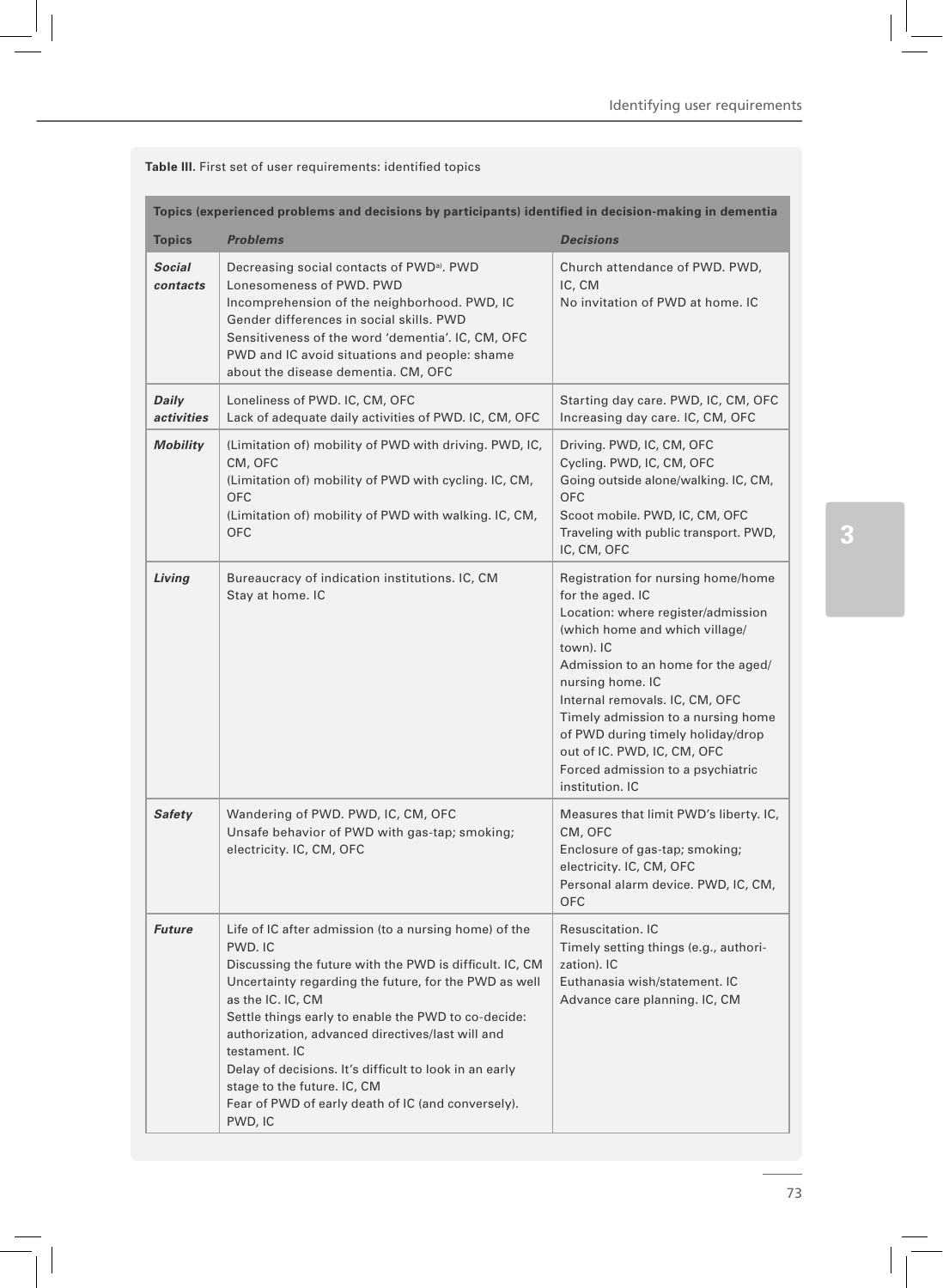## Chapter 3

| Table III. (Continued)                            |                                                                                                                                                                                                                                                                                                                                                                                                                                                                                                                                                                                                                                                                                                                                                                                                                                      |                                                                                                                                                                                                                                 |
|---------------------------------------------------|--------------------------------------------------------------------------------------------------------------------------------------------------------------------------------------------------------------------------------------------------------------------------------------------------------------------------------------------------------------------------------------------------------------------------------------------------------------------------------------------------------------------------------------------------------------------------------------------------------------------------------------------------------------------------------------------------------------------------------------------------------------------------------------------------------------------------------------|---------------------------------------------------------------------------------------------------------------------------------------------------------------------------------------------------------------------------------|
| Care                                              | Supply and demand of care do not match. IC<br>Accessibility of care. IC<br>Availability of care. IC<br>Bureaucracy of care and welfare. IC, CM<br>Supply of well-being and activities is not used. CM<br>Call in CM in the dementia process is often too late.<br><b>CM</b><br>Too many organizations appeal to the PWD and the<br>IC. This leads to commotion and conflicting advices.<br>CM, OFC<br>Timing: it is difficult to get PWD at the right moment<br>in a good (and preferred) situation. CM<br>Lack of relief centers in own region. Distance<br>between family and PWD. Family does not want to<br>travel too far. IC, CM<br>Involved professionals (too many with conflicting<br>opinions). IC<br>Lack of realistic options; no real choice. IC<br>Attention to financial part and consequences of care<br>for PWD. IC | Household assistance. PWD, IC, CM,<br><b>OFC</b><br>(Increase of) home care (washing,<br>showering, care, clothing, medica-<br>tion). IC, CM, OFC<br>Housekeeping: checking refrigerator,<br>medication, nutrition. IC, CM, OFC |
| <b>Finances</b>                                   | Financial and economic consequences for IC<br>influence decision-making. IC<br>Availability of finances. IC                                                                                                                                                                                                                                                                                                                                                                                                                                                                                                                                                                                                                                                                                                                          | Settle/handling finances. PWD, IC<br>Handling administration. PWD, IC<br>Handling mail. PWD, IC                                                                                                                                 |
| Autonomy                                          | Encroachment of autonomy of PWD. PWD<br>Increasing dependence of PWD. PWD, IC, CM                                                                                                                                                                                                                                                                                                                                                                                                                                                                                                                                                                                                                                                                                                                                                    |                                                                                                                                                                                                                                 |
| Involve-<br>ment of<br>person<br>with<br>dementia | How to manage the PWD when he/she can't co-de-<br>cide anymore? IC<br>Involvement of the PWD in decision-making depends<br>on the stage of dementia. IC, CM<br>Single PWD don't want to burden their children.<br>They don't want to appeal on them. PWD                                                                                                                                                                                                                                                                                                                                                                                                                                                                                                                                                                             |                                                                                                                                                                                                                                 |
| Partici-<br>pants in<br>decision-<br>making       | Unclearness about who decides. IC, CM, OFC<br>Involvement (yes/no) of PWD in decisions. IC, CM,<br><b>OFC</b>                                                                                                                                                                                                                                                                                                                                                                                                                                                                                                                                                                                                                                                                                                                        |                                                                                                                                                                                                                                 |
| Commu-<br>nication                                | Lack of communication between members of the care<br>network. CM, OFC<br>Diverging views of IC on situation PWD. CM<br>Different views of involved ones regarding discussion<br>point. CM<br>The decision has unexpected consequences. PWD,<br>IC, CM<br>Not everything is expressed regarding the discussion<br>point by involved ones. CM<br>Promises that cannot be honored by IC. CM<br>Uncooperative family systems. CM<br>Family members are not on the same wavelength.<br>CM, OFC<br>The meaning of a decision has not been well<br>expressed. IC                                                                                                                                                                                                                                                                            |                                                                                                                                                                                                                                 |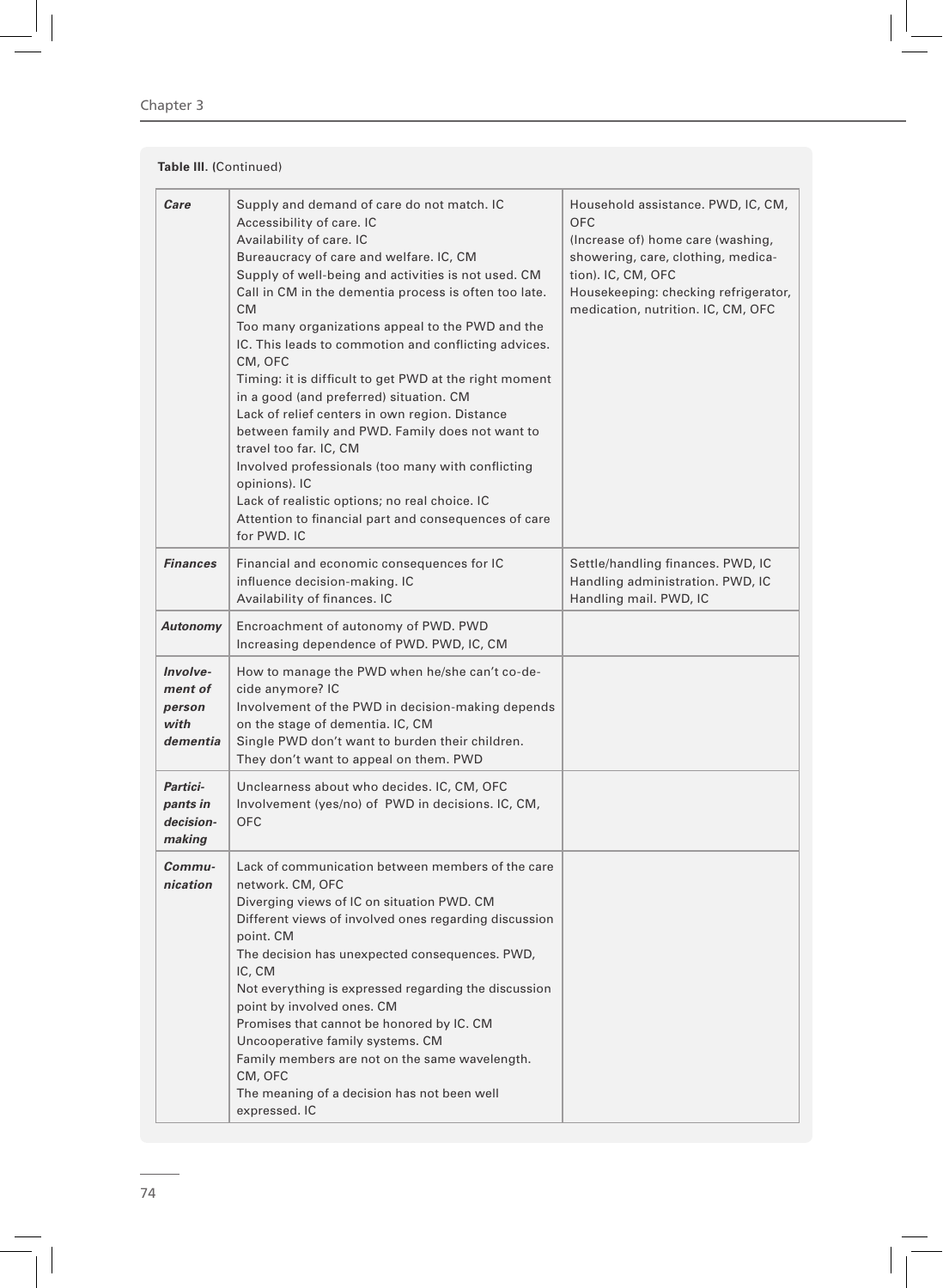| Informa-<br>tion                               | Lack of timely and available information (e.g.,<br>authorization). IC<br>Lack of (the same) information. IC<br>Insufficient information and/or conflicting informa-<br>tion. IC                                                                                                                                                                                                                                                                                                                                                                                                                                                                                  |  |
|------------------------------------------------|------------------------------------------------------------------------------------------------------------------------------------------------------------------------------------------------------------------------------------------------------------------------------------------------------------------------------------------------------------------------------------------------------------------------------------------------------------------------------------------------------------------------------------------------------------------------------------------------------------------------------------------------------------------|--|
| Profes-<br>sionals                             | Balancing of the CM between interest PWD-IC. CM<br>Burden of IC changes at some point in overburden-<br>ing (no sliding scale). CM<br>Lack of consultative/advisory experts. IC<br>CM is available but in need of education. IC<br>Relation with General Practitioner (not at hand and<br>not well informed). PWD, IC<br>Involvement of CM in the dementia process is too<br>late, CM<br>Lack of overview of the system of PWD/IC by CM<br>(PWD or IC stop this). CM<br>Lack of attention regarding the IC after the initial<br>phase of the dementia process. IC)<br>Formal caregivers are solution minded. PWD experi-<br>ence their help as invasive. PWD, IC |  |
| <b>Burden of</b><br>informal<br>caregiver      | (Over)burdening of IC. IC, CM, OFC<br>Overburdened IC have unrealistic expectations of<br>relief work. CM<br>Overburdening is not always visible and can lead to<br>a crisis decision. CM<br>Feelings of guilt and powerlessness of IC. IC, CM<br>Mourning process of IC. IC, CM<br>Feelings of shame of IC about the disease and<br>therefore avoiding situations and people. CM<br>Difficulties with decision-making of IC. IC, CM<br>Coping with difficult behavior of the PWD. IC, CM                                                                                                                                                                        |  |
| Vulnera-<br>bility of<br>informal<br>caregiver | Vulnerability of the IC/partner. What if IC is forced to<br>stop caregiving? IC<br>IC/spouse sometimes does not permit required care<br>for PWD because breakthrough of daily routines. CM                                                                                                                                                                                                                                                                                                                                                                                                                                                                       |  |
| <b>Options</b>                                 | There is no choice. IC<br>Limited offer of options. IC, CM<br>Formal caregivers offer familiar care that is quickly<br>available and effective. CM                                                                                                                                                                                                                                                                                                                                                                                                                                                                                                               |  |
| <b>Timing</b>                                  | Timing of admission (to a nursing home) is too quick/<br>too slow. IC, CM<br>What is the right moment to make a decision? IC, CM<br>Sometimes people are not ready to face certain<br>problems or to make certain decisions. CM, OFC<br>Early diagnose, yes/no? An early diagnosis has neg-<br>ative aspects (no car driving; no change of insurance<br>company; consequences for income). IC, CM                                                                                                                                                                                                                                                                |  |

a)PWD = people with dementia,  $IC =$  informal caregivers,  $CM =$  case managers,  $OFC =$  other formal caregivers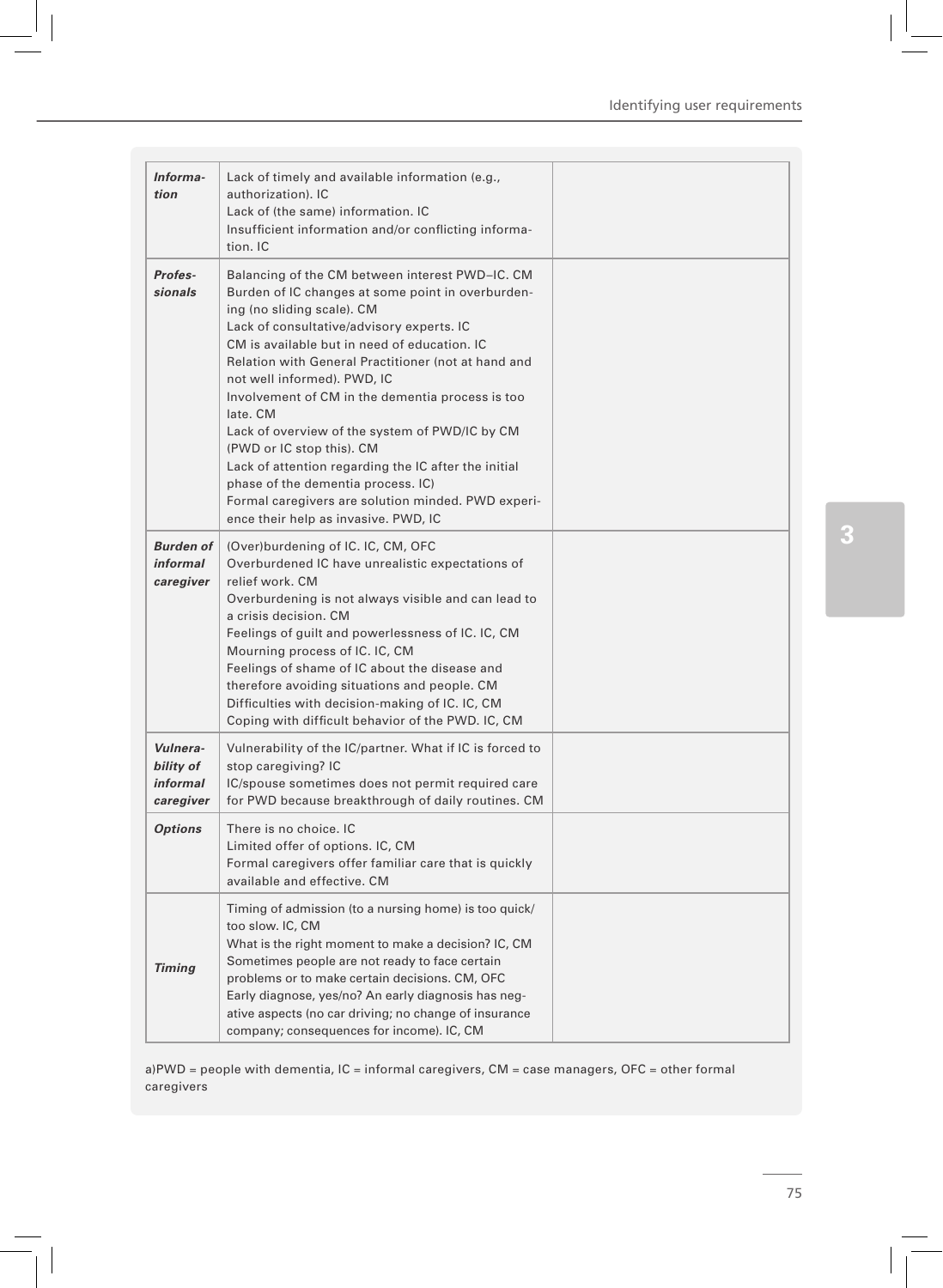#### Chapter 3

# **4. DISCUSSION**

In this multiple methods study with an iterative participatory design, we determined the user requirements for a new interactive web tool based on experienced problems and decisions (social contacts, daily activities, mobility, safety, living, future, care, and finances), and needs and preferences of participants (participation of the person with dementia in the decision-making, insight into the decision history, anticipation of possible future problems and decisions, and the degree of self-management and autonomy preservation of the person with dementia among others). The extensive and thorough research procedure for identifying user requirements resulted in divers and rich user requirements.

Most identified user requirements address aspects of well-being. User requirements addressing care, financial matters, and future are recognized by Livingston and colleagues (Livingston et al., 2010). Zwaanswijk and colleagues (2010) emphasize experienced problems with social networks. In both studies only the informal caregivers were interviewed about their needs. Van der Roest and colleagues (2009) interviewed both informal caregivers and people with dementia. Most important needs they experienced address daytime activities, company and information. Each of these studies affirms some of the topics that are identified in this study that involved not only the perspectives of informal caregivers and/or people with dementia but also the perspectives of case managers and other professionals.

In our study, people with dementia described fewer problems than informal and professional caregivers. This is in line with findings of van der Roest (2009) and de Boer and colleagues (2007). They suggest that this discrepancy could be due to different perspectives; informal caregivers and professional caregivers experience and rate problems differently from people with dementia (e.g., behavioral problems). People with dementia seem to be very capable of describing what is important to them: their values (e.g., loss of control, autonomy, and independence). De Boer and colleagues (2008) consider also, as in our study, the contribution of people with dementia as very valuable to improve care to the experience and wishes of people with dementia.

Results show that identified problems are more related to well-being, whereas decisions (in the sense of solving problems) are more related to care. This discrepancy may be due to the focus of professionals on care. Most professional caregivers and case managers in dementia care have a professional background in nursing. This might influence the options they provide. It can be argued that, if professional caregivers focus more on well-being, the options they offer will also likely be more focused on well-being. Improving person centeredness in dementia care may support such an attitude change of professional caregivers (Doyle & Rubinstein, 2014). For the new interactive web tool it is of importance that we should take into account the character of problems and decisions in order to avoid a mismatch.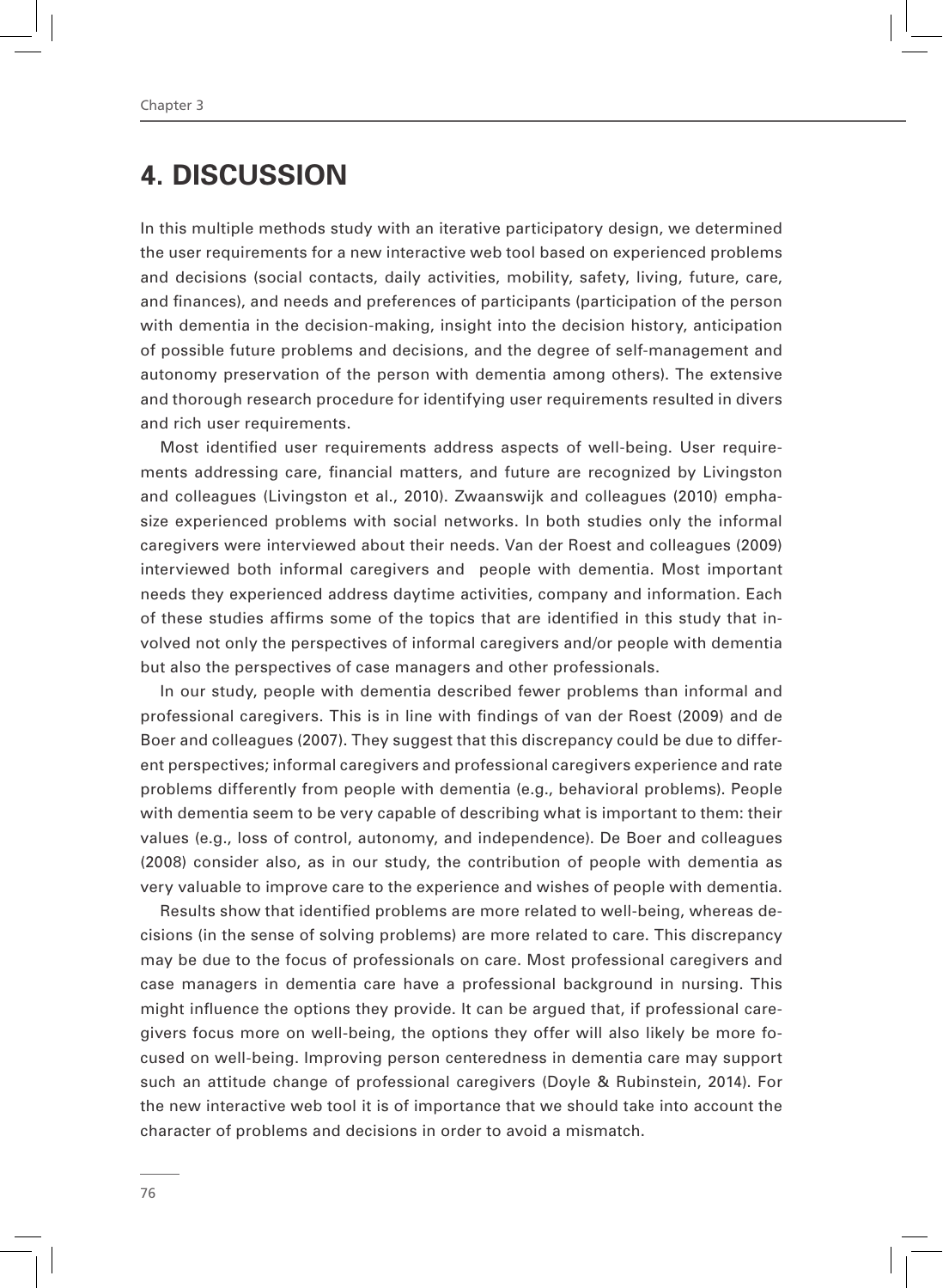The user requirements show no conflicts. However, some user requirements are complementary or overlapping. Ten clustered topics of experienced problems with no decision counterpart (e.g., communication, information, role of professionals, and involvement of person with dementia) overlap with user requirements based on the needs and preferences. Furthermore, the contributions that the participants made to the user requirements differ. Only two items were stated by all participants: "participation of the person with dementia in decision-making" and "self-management and autonomy". The informal caregivers contributed broadly; they gave input to all user requirements.

In this study, people with dementia participated in the development. They made varying contributions. The information they provided could not always be easily derived from their answers. This might be due to the abstraction level of our study object: decision-making. Nevertheless, people with dementia contributed to the requirements: participation of the person with dementia in decision-making, selfmanagement and autonomy, anticipation, social contacts, mobility, living, and daily activities.

Comparison of the user requirements with national dementia care standards show that they are compatible with important domains of these care standards such as participation of people with dementia in decision-making as long as possible, monitoring the well-being of the person with dementia and the endurance capacity of informal caregivers, the case manager as a coordinator, the importance of information exchange, and communication with all those involved (Boomsma et al., 2009; Boomsma et al., 2005; CBO, 2005; Dutch Alzheimers's Association & Vilans, 2012; Moll van Charante et al., 2012).

Participation of end users in the development of the interactive web tool is a key feature in our study. A previous review showed that participation of end users, and especially people with dementia, may contribute to the development of a user-friendly and usable interactive web tool (Span et al., 2013). We therefore conducted this study with maximum participation of the end users. To maximize inclusion of people with dementia researchers invested in the relationship with them by spending time with them (Murphy et al., 2014). This provided us with valuable user requirements. People with mild to moderate dementia were well able to participate in interviews and focus groups and could express their preferences. This affirms Whitlatch and colleagues' assertions (2009). The recruitment of people with dementia for the interviews was sometimes difficult. Informal caregivers and formal caregivers tended to shield them from participating. They were sometimes afraid that participation would be too intrusive for the person with dementia. This is in line with Savitch & Zaphiris (2006) and Wilkinson (2002). Another reason for non-participation of people with dementia and informal caregivers was the risk of overburdening of the informal caregiver. The people with dementia who participated in the study enjoyed the conversations and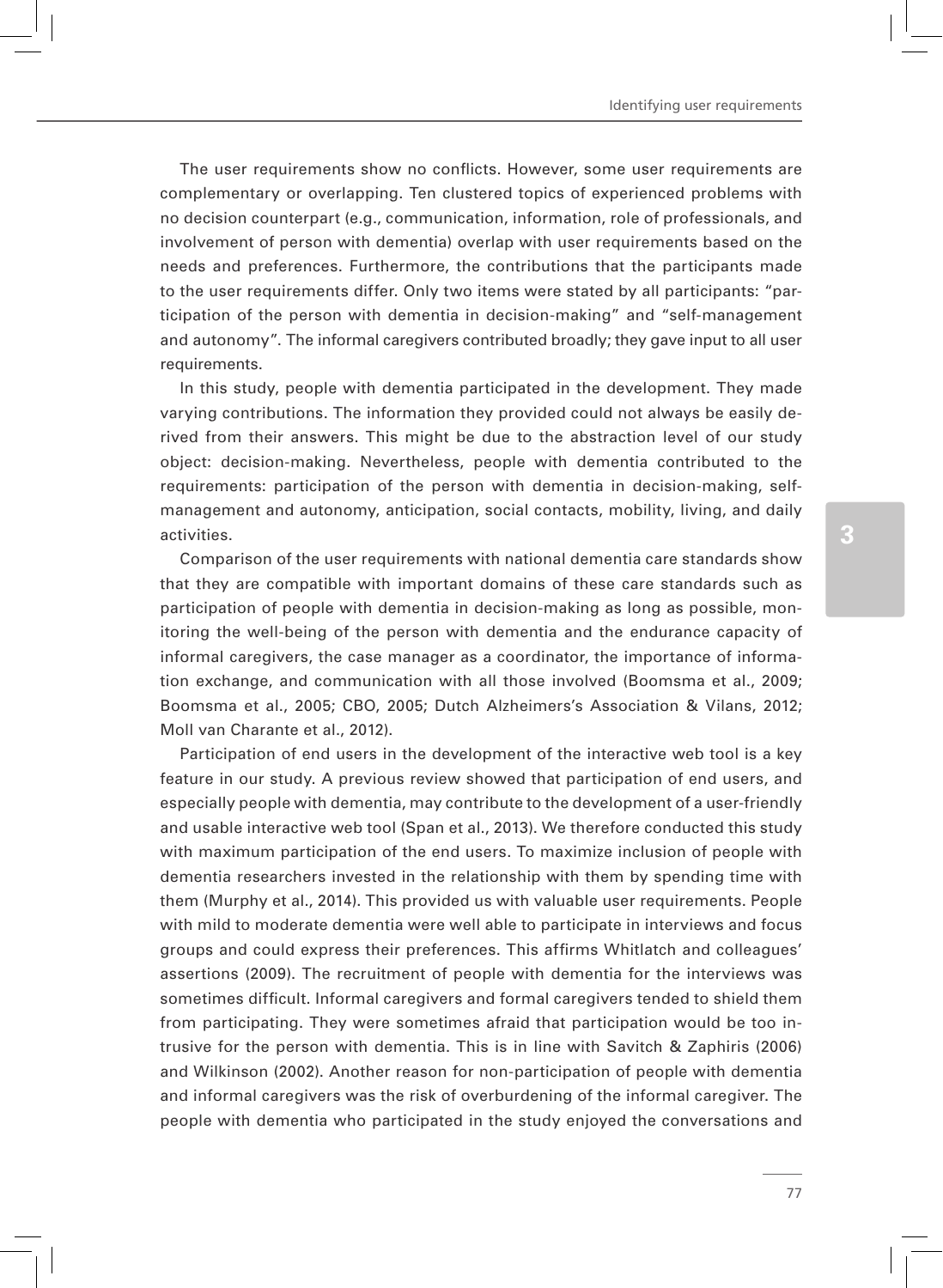stressed the importance of their participation. They hope that their contribution will benefit future dementia patients.

Aims of the interactive web tool facilitating SDM in dementia are open communication, transparency, deciding together step-by-step, and giving voice to the person with dementia. The user requirements determined in this study contribute to these aims and can be used in outcome metrics of the current pilot study: does the interactive web tool enable what it promises regarding topics of decision-making and preferences of end users?

## **4.1 Strengths and limitations**

This study has some methodological limitations. A first limitation concerns the fact that we did not quantify the occurrences of problems and decisions because we were interested in diversity. Several methods, in sequence, were used to determine the content of a new SDM interactive web tool. In order to gain as much information as possible, we gathered all the views of the respondents that related to decision-making and their situation. This highlighted a wide range of needs and preferences, and problems and decisions. The frequency of occurrence was not a criterion for acceptance or refusal. Although there was some overlap, many single problems were inventoried.

The strength of this study lies in its extensive and thorough approach. Data triangulation, using multiple methods, in-depth and comprehensive data collection, thorough analyses, and the iterative participatory approach strengthen the results of this study. Furthermore, the findings complement each other; similar results came from several data sources. We paid special attention to thorough design and procedure of the study, especially with regard to the vulnerability of people with dementia. Attendance of the principal investigator at a day care center for six days made people with dementia more at ease in the focus group meeting. Nurse education can support this change by focusing increasingly on gerontology and well-being. This change nowadays is perceived in the Netherlands that are transforming from a welfare state to a participation society (Smits, van den Beld, Aartsen, & Schroots, 2013).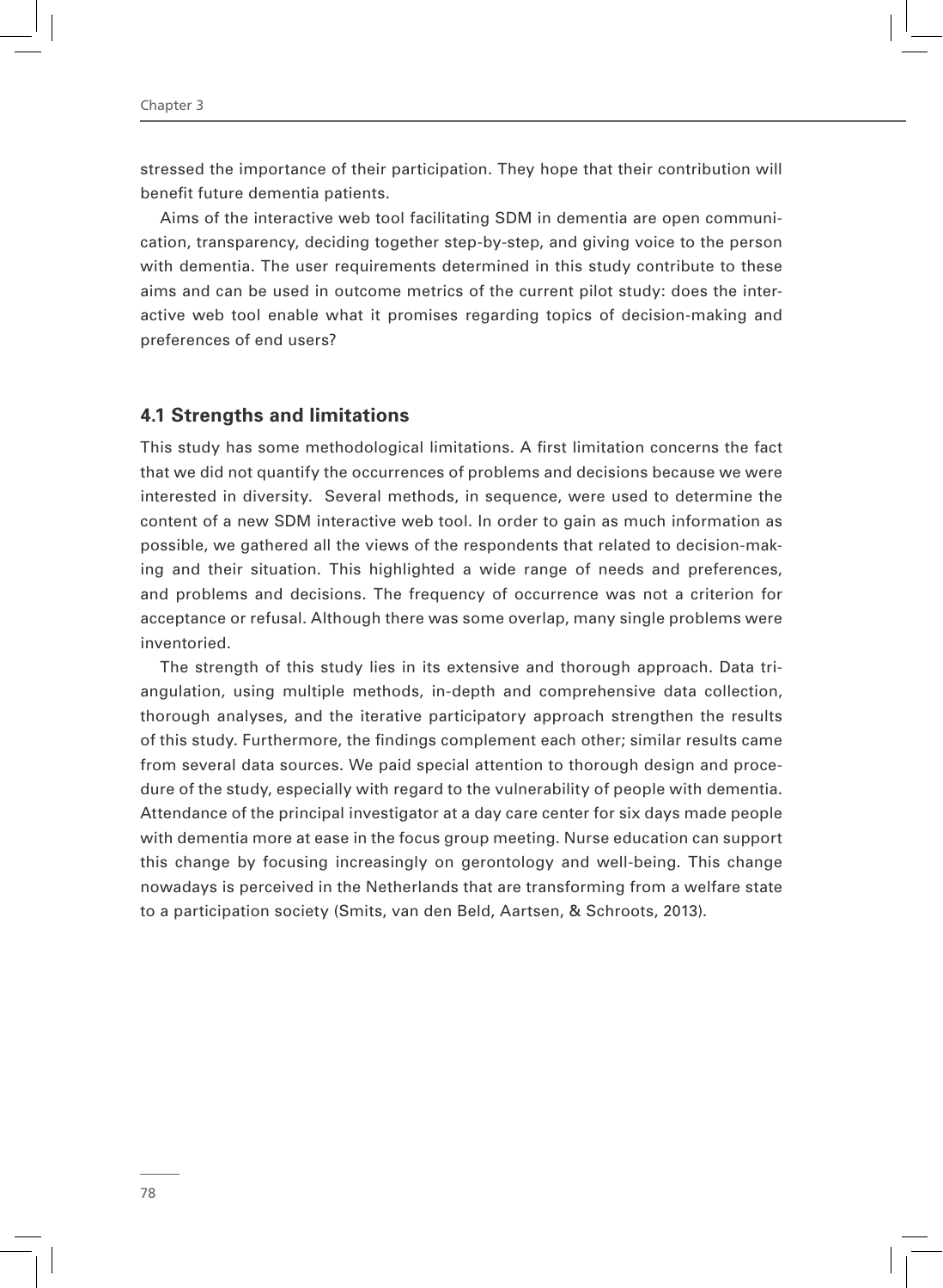# **5. CONCLUSIONS**

With the iterative, participatory, and sequential approach we identified needs and preferences of participants, as well as experienced problems and decisions. This resulted in user requirements for a user-friendly interactive web tool that facilitates SDM in care networks of people with mild to moderate dementia. People with dementia and their informal and professional caregivers made valuable contributions.

Decision-making in dementia care networks addresses predominantly problems of the well-being of people with dementia and informal caregivers. Eight categories of problems and decisions addressing decision-making in dementia are identified: social contacts, daily activities, mobility, living, safety, future, care, and finances. Additional identified user requirements for the new interactive web tool concern: the participation of the person with dementia in decision-making, insight into decision history, anticipation of future problems and decisions, communication, information, and the degree of self-management, and autonomy preservation of the person with dementia and the informal caregivers over time. The next steps will be designing, developing, and improving the interactive web tool in collaboration with the end users, then testing it in experiments. In due course, a pilot study and its evaluation will follow.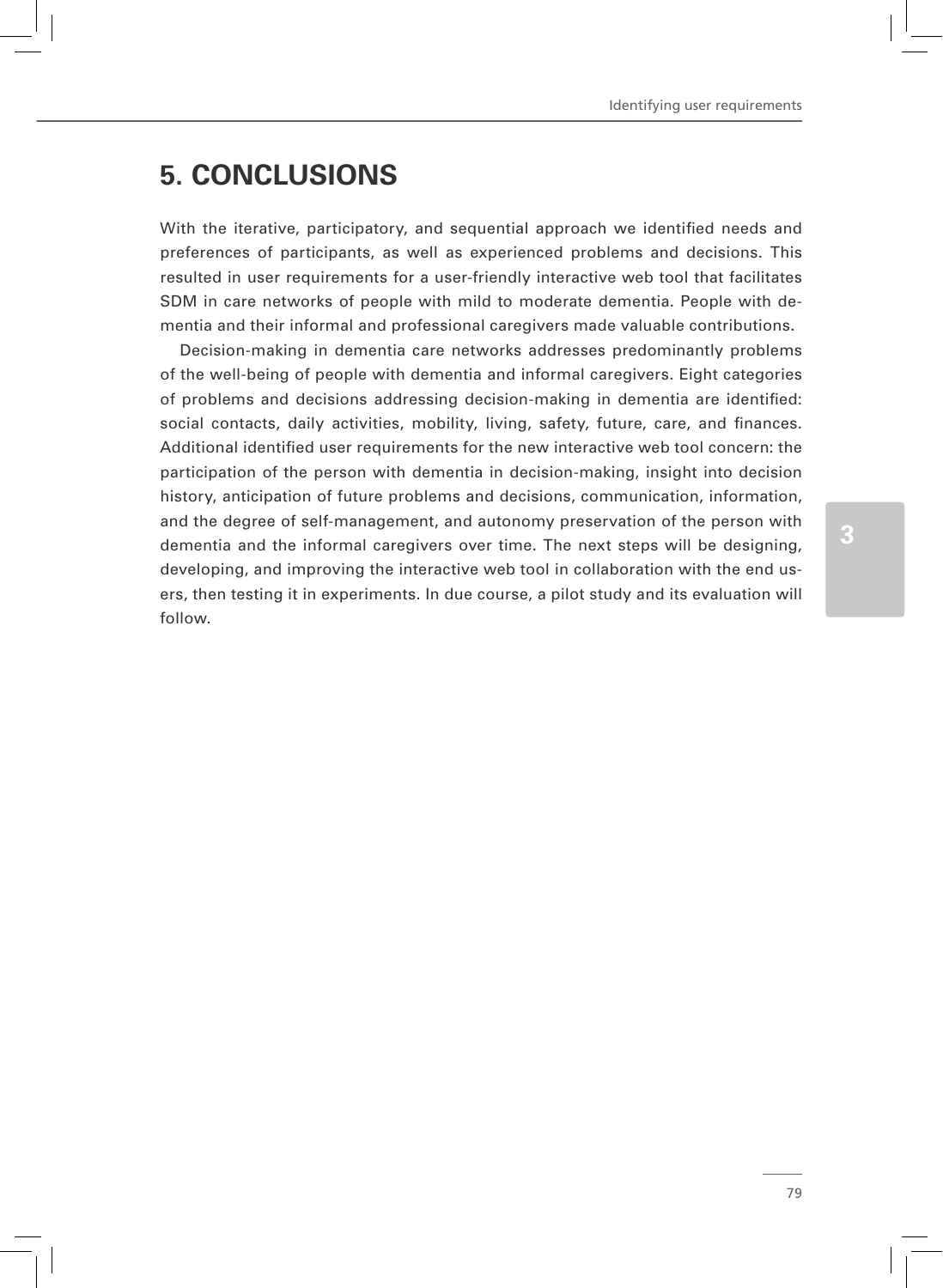#### **Table IV.** Second set of additional user requirements: needs and preferences

| Additional domains and categories of user requirements addressing needs and preferences of participants |                                                                       |                                                                                                                                                                                                                                                                                                                                                                                                                                                                       |  |  |  |
|---------------------------------------------------------------------------------------------------------|-----------------------------------------------------------------------|-----------------------------------------------------------------------------------------------------------------------------------------------------------------------------------------------------------------------------------------------------------------------------------------------------------------------------------------------------------------------------------------------------------------------------------------------------------------------|--|--|--|
| <b>Domains of</b><br>requirements                                                                       | <b>Categories of user</b><br>requirements                             | User requirements addressing needs and preferences of end<br>users                                                                                                                                                                                                                                                                                                                                                                                                    |  |  |  |
| Involved<br>persons and<br>their role                                                                   | Participation of<br>the person with<br>dementia in<br>decision-making | The tool:<br>- facilitates involvement of the person with dementia when<br>discussing issues and decisions.<br>- facilitates acting in accordance with the uniqueness of the<br>person with dementia.<br>- gives insight into explicit choices about the participation of the<br>person with dementia.<br>- strengthens the position of the person with dementia in<br>decision-making.<br>- supports and strengthens the person with dementia as a (co-)<br>decider. |  |  |  |
|                                                                                                         | Self-management<br>and autonomy                                       | The tool:<br>- supports the wishes of the person with dementia about<br>self-control and independency.<br>- facilitates a gradual takeover of tasks appropriate to the needs<br>of the person with dementia                                                                                                                                                                                                                                                           |  |  |  |
|                                                                                                         | Role informal<br>caregivers                                           | The tool:<br>- facilitates the monitoring of the limits of informal caregivers<br>regarding their burdening.<br>- supports informal caregivers in deciding in accordance with<br>the wishes of the person with<br>dementia.<br>- monitors the (possibly changing) need of informal caregivers in<br>coordinating activities.                                                                                                                                          |  |  |  |
|                                                                                                         | Role case manager                                                     | The tool:<br>- facilitates the role of the case manager<br>- provides the case manager with supporting methods (e.g.,<br>network analysis, options).<br>- monitors the activities and agreements made by the case<br>manager.<br>- facilitates the case manager to involve the person with<br>dementia as co-decider.<br>- supports the case manager in strengthening the<br>communication in the network.                                                            |  |  |  |
|                                                                                                         | Other professionals                                                   | The tool:<br>- facilitates adding other professionals (e.g., GPs) to the network.<br>- facilitates one medical contact for the person with dementia<br>and the informal caregiver.                                                                                                                                                                                                                                                                                    |  |  |  |
|                                                                                                         | Organization around<br>the person with<br>dementia                    | The tool:<br>- facilitates efficient access to underlying (care) possibilities.<br>- detects errors and delays in the settlement of processes and<br>procedures.<br>- facilitates the alignment of roles and self-management tasks<br>within the care network.                                                                                                                                                                                                        |  |  |  |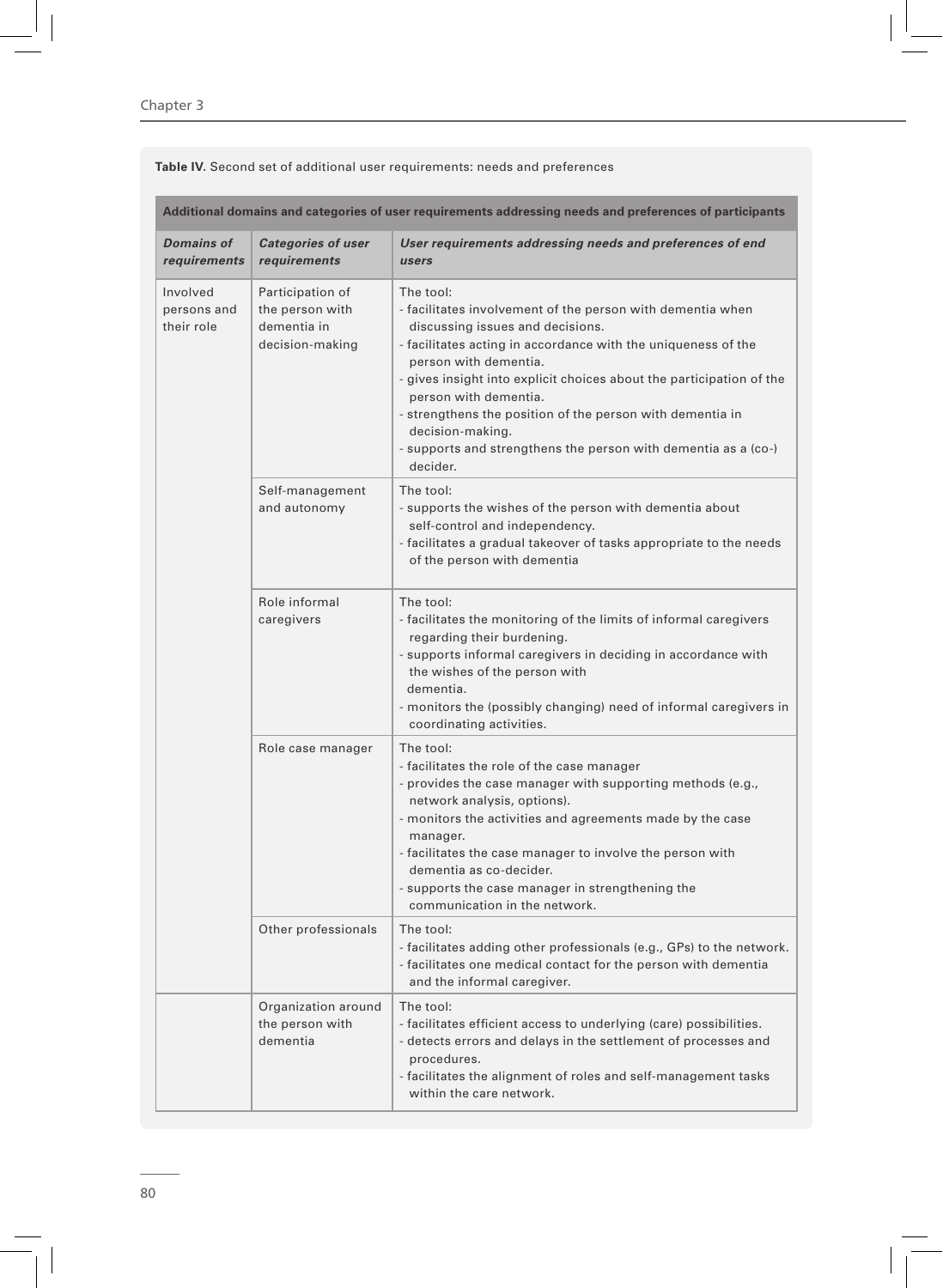| Timeline                                 | Anticipation     | The tool:<br>- facilitates timely information about possible future issues and<br>decisions within the network.<br>- facilitates timely discussion about possible future issues and<br>decisions within the network.                                                                                                                                                                                                                                     |
|------------------------------------------|------------------|----------------------------------------------------------------------------------------------------------------------------------------------------------------------------------------------------------------------------------------------------------------------------------------------------------------------------------------------------------------------------------------------------------------------------------------------------------|
|                                          | Decision history | The tool:<br>- offers information about decisions made with regard to<br>medical, care and welfare aspects.<br>- supports providing insight into what was discussed by whom<br>and from what perspective.                                                                                                                                                                                                                                                |
| Information<br>and<br>communica-<br>tion | Information      | The tool:<br>- provides relevant and consistent information to network mem-<br>bers about: dementia in general; the issues that may occur<br>regarding the disease dementia; experience knowledge<br>of network members; information about regional dementia<br>provisions.<br>- supports the accessibility to the same information for all<br>network members.<br>- facilitates the professional (case manager) as a signpost<br>regarding information. |
|                                          | Communication    | The tool:<br>- facilitates an open communication between all network<br>members.<br>- facilitates exchange of information between network members.<br>- facilitates case managers in maintaining a regular contact with<br>the family.<br>- facilitates the network members to be informed about what is<br>going on within the network.                                                                                                                 |
|                                          | Support          | The tool:<br>- facilitates sharing experience knowledge of network members.<br>- facilitates professionals in supporting network members<br>proactively.<br>- supports decision-making, timing of decisions, and the<br>implementation of decisions.<br>- supports the participation process of the person with dementia.                                                                                                                                |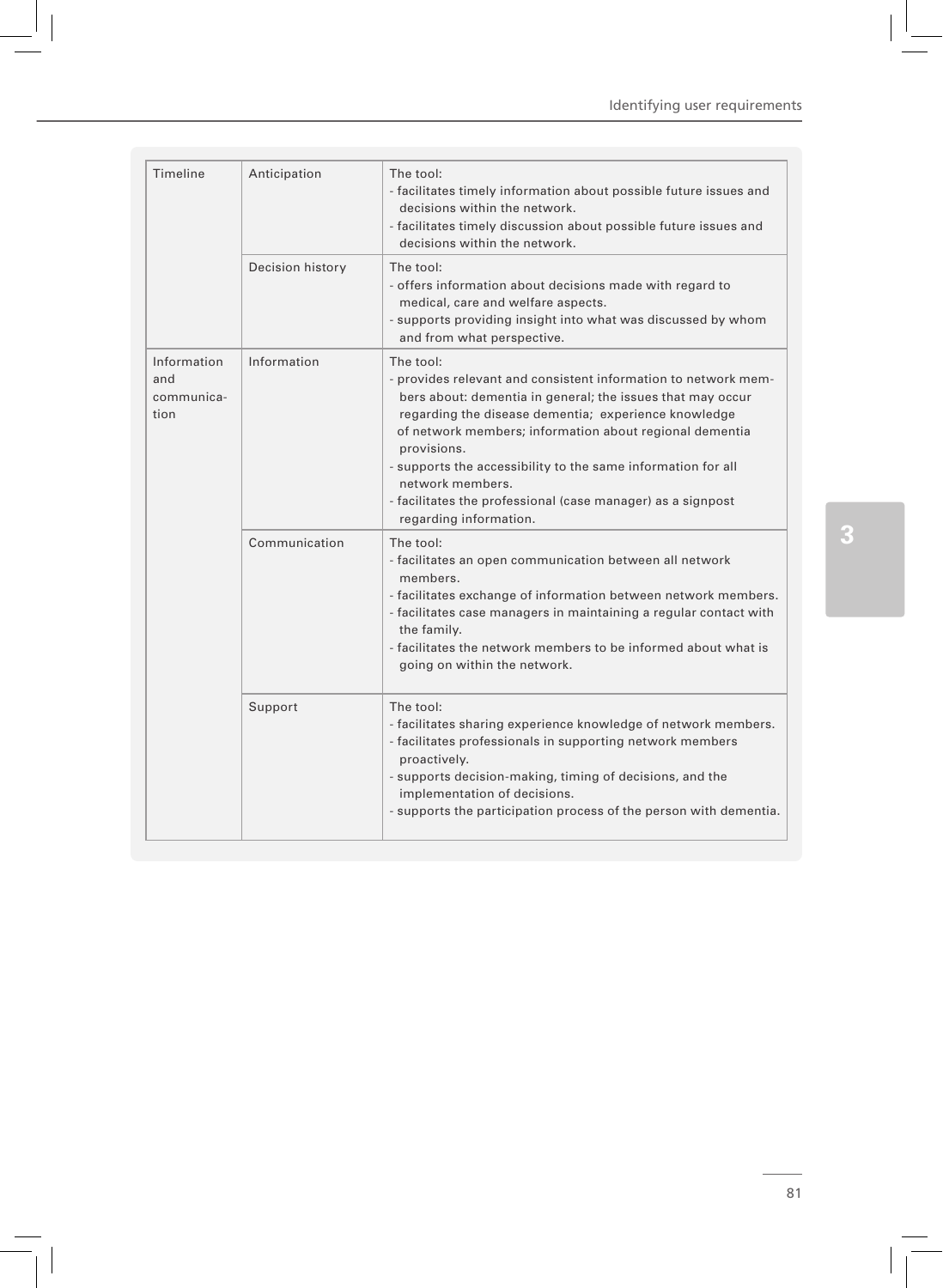# **REFERENCES**

Alzheimer Europe (2008). *Alzheimer in Europe Yearbook 2008.* Retrieved from: http://www.alzheimer-europe.org/Publications/Dementia-in-Europe-Yearbooks

Beyer, H., & Holzblatt, K. (2010). *Contextual Design. Defining Customer-Centered Systems. :* Morgan Kaufmann Publishers.

Bloor, M., Frankland, J., Thomas, M., & Robson, K. (2002). Focus Groups in Social Research. London: Sage Publiations Ltd. Boomsma, L. J., Boswijk, D. F. R., Bras, A., Kleemans, A. H. M., Schols, J. M. G. A., Wind, A. W.,

Knuiman, R.B.I., Vriezen, J.A., Le Rütte, P.E., Labots-Vogelesang, S. M. (2009). Landelijke Eerstelijns Samenwerkings Afspraak Dementie. *Huisarts & Wetenschap, 52*(3), S1-S5.

Boomsma, L. J., De Bont, M., Engelsman, C., Gussekloo, J., Hartman, C., Persoon, A., Sprey, M., Wind, A. W. (2005). Landelijke Eerstelijns Samenwerkings Afspraak Dementie. *Huisarts & Wetenschap, 48*(3), 124-126.

Bryman, A. (2008). *Social Research Methods* (third edition ed.). New York: Oxford University Press.

CBO, Kwaliteitsinstituut voor de Gezondheidszorg (2005). Richtlijn Diagnostiek en medicamenteuze behandeling van dementie, 2005.

Cubit, K. (2010). Informed consent for research involving people with dementia: A grey area. *Contemporary Nurse, 34(2), 230-236.* 

de Boer, M. E., Hertogh, C. M., Dröes, R. M., Riphagen, I. I., Jonker, C., & Eefsting, J. A. (2007). Suffering from dementia - the patient's perspective: a review of the literature. *Int Psychogeriatr. ,*  19(6), 1021-1039.

Doyle, P. J., & Rubinstein, R. L. (2014). Person-centered dementia care and the cultural matrix of othering. *Gerontologist, 5*4(6), 952-963. doi:10.1093/ geront/gnt081

Duncan, E., Best, C., & Hagen, S. (2010). Shared decision-making interventions for people with mental health conditions. *Cochrane Database of Systematic Reviews*(1. Art. No: CD007297.).

Dupuis, S. L., Gillies, J., Carson, J., & Whyte, C. (2011). Moving beyond patient and client approaches: Mobilizing 'authentic partnerships' in dementia care, support and services. *Dementia, 11(4), 427-452.* 

Dutch Alzheimers's Association, & Vilans. (2012). Dutch Dementia Care Standard [Zorgstandaard Dementie]. Retrieved from: http://www.alzheimer-nederland.nl/media/18837/Definitieve%20 Zorgstandaard%20Dementie%20september%20 2013.pdf

Elwyn, G., Edwards, A., & Kinnersley, P. (1999). Shared decision-making in primary care: the neglected second half of the consultation. *British Journal of General Practice,* 49, 477-482.

Epstein, R. M., & Street, R. L. (2011). Shared Mind: Communication, Decision-making, and Autonomy in Serious Illness. The Annals of Family Medicine, 9(5), 454-461. doi:10.1370/afm.1301 Ferri, C., Prince, M., Brayne, C., Brodaty, H., Fratiglioni, L., Ganguli, M., Hall, K., Hasegawa, K.,

Hendrie, H., Huang, Y., Jorm, A., Mathers, C., Menezes, P.R., Rimmer, E., Scazufca, M. (2005). Global prevalence of dementia: a Delphi consensus study. *Lancet, 366, 2112-*2117.

Koch, T., Iliffe, S., Manthorpe, J., Stephens, B., Fox, C., Robinson, L., Livingston, G., Coulton, S., Knapp, M., Chew-Graham, C., Katona, C., CARE-DEM. (2012). The potential of case management for people with dementia: a commentary. International Journal of Geriatric Psychiatry, 27, 1305-1314.

Lambert, S. D., & Loiselle, C. G. (2008). Combining individual interviews and focus groups to enhance data richness. *J Adv Nurs, 62(2),* 228-237. doi:10.1111/j.1365-2648.2007.04559.x

Légaré, F., Stacey, D., Pouliot, S., Gauvin, F. P., Desroches, S., Kryworuchko, J., Dunn, S., Elwyn, G., Frosch, D., Gagnon, M.P., Harrison, M.B., Pluye, P., Graham, I. D. (2011). Interprofessionalism and shared decision-making in primary care: a stepwise approach towards a new model. *Journal of Interprofessional Care*, 25, 18-25.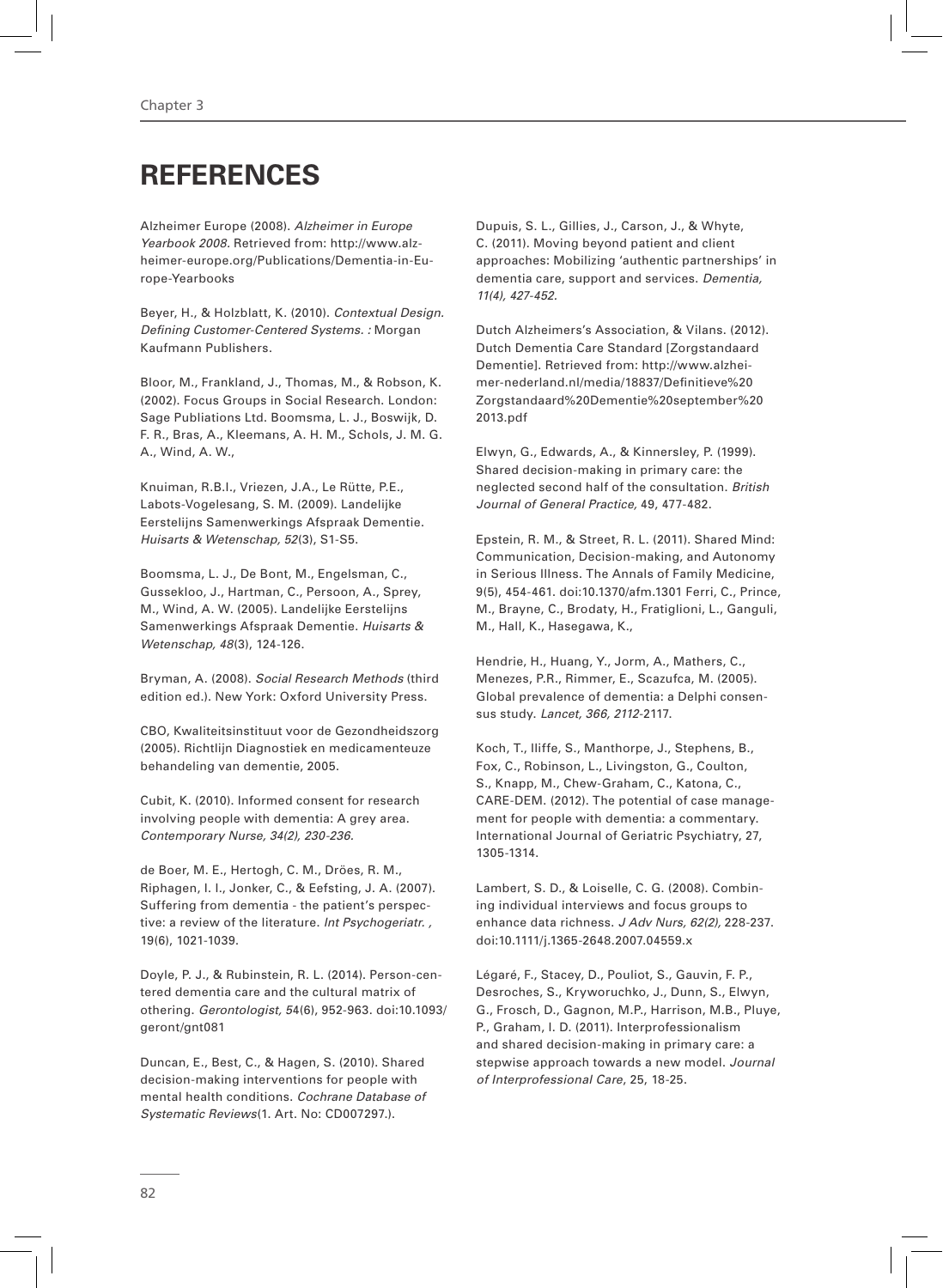Livingston, G., Leavet, G., Manela, M., Livingston, D., Rait, G., Sampson, E., Bavishi, S., Shahriyarmolki, K., Cooper, C. (2010). Making decisions for people with dementia who lack capacity: qualitative study of family carers in UK. BMJ, 341. doi:10.1136/bmj.c4184.

Makoul, G., & Clayman, M. L. (2006). An integrative model of shared decision-making in medical encounters. *Patient Educ Couns, 60, 301-312.*  Med-Decs. (2012). Retrieved from http://www. med-decs.org/nl/

Meiland, F., Reinersmann, A., Savenstedt, S., Bergvall-Kareborn, B., Hettinga, M., Craig, D., Andersson, A.L., Droes, R. (2010). User-Participatory Development of Assistive Technology for People with Dementia - From Needs to Functional Requirements. First Results of the COGKNOW Project. *Non-Pharmalogical Therapies in Dementia, 1(1), 71-91.* 

Meiland, F. J. M., Hattink, B. J. J., Overmars-Marx, T., de Boer, M. E., Jedlitschka, A., Ebben, P. W. G., Stalpers-Croeze, Ir.I.N.W., Flick, S., van der Leeuw, L., Karkowski, I.P., Dröes, R.M. (2014). Participation of end users in the design of assistive technology for people with mild to severe cognitive problems; the European Rosetta project. *International Psychogeriatrics, 26(05),* 769-779. doi:doi:10.1017/ S1041610214000088

Menne, H. L., Tucke, S. S., Whitlatch, C. J., & Feinberg, L. F. (2008). Decision-making Involvement Scale for Individuals With Dementia and Family Caregivers. *American Journal of Alzheimer's Disease & Other Dementias, 23(1)*, 23-29.

Moll van Charante, E., Perry, M., Vernooij-Dassen, M. J. F., Boswijk, D. F. R., Stoffels, J., Achthoven, L., & Luning-Koster, M. N. (2012). NHG-Standaard Dementie (derde herziening0. *Huisarts & Wetenschap, 55*(7), 306-317.

Murphy, K., Jordan, F., Hunter, A., Cooney, A., & Casey, D. (2014). Articulating the strategies for maximising the inclusion of people with dementia in qualitative research studies. *Dementia.*  doi:10.1177/1471301213512489

Nygård, L. (2006). How can we get access to the experiences of people with dementia? Suggestions and reflections. *Scand J Occup Ther, 13(*2), 101-112.

O'Connor, A. M., Llewellyn-Thomas, H. A., & Flood, A. B. (2004). Modifying Unwarranted Variations In Health Care: Shared Decision-making Using Patient Decision Aids. A review of the evidence base for shared decision-making. *Health Affairs Web exclusive,* 63-72. doi:DOI 10.1377/hlthaff.var.63

Ottawa Hospital Research Institute (2014). Patient Decision Aids. Retrieved from http://decisionaid. ohri.ca/index.html

Peeters, J., de Lange, J., van Asch, I., P., S., Veerbeek, M., Pot, A. M., & Francke, A. (2012). *Landelijke evaluatie van casemanagement dementie*. Utrecht, NIVEL. Retrieved from: http:// www.nivel.nl/sites/all/modules/wwwopac/adlib/ publicationDetails.php?database=ChoicePublicat&priref=1002215

Prince, M., Bryce, R., & Ferri, C. (2011). *World Alzheimer Report 2011.* Retrieved from: http://www. alz.co.uk/research/WorldAlzheimerReport2011.pdf

Reisberg, B., Ferris, S. H., de Leon, M. J., & Crook, T. (1982). The global deterioration scale for assessment of primary degenerative dementia. *American Journal of Psychiatry, 139,* 1136-1139.

Savitch, N. and Zaphiris, P. (2006). Accessible websites for People with Dementia: a Preliminary Investigation into Information Architecture. Paper presented at the *ICCHP.*

Smits, C. H. M., van den Beld, H. K., Aartsen, M. J., & Schroots, J. J. F. (2013). Aging in The Netherlands: State of the Art and Science. *The Gerontologist*. doi:10.1093/geront/gnt096

Span, M., Hettinga, M., Vernooij-Dassen, M. J. F. J., Eefsting, J., & Smits, C. (2013). Involving People with Dementia in the Development of Supportive IT Applications: a Systematic Review. *Ageing Research Reviews 12,* 535-551. Retrieved from http://dx.doi.org/10.1016/j.arr.2013.01.002

Span, M., Smits, C., Groen-van de Ven, L. M., Cremers, A., Jukema, J. S., Vernooij-Dassen, M. J. F., Eefsting, J., Hettinga, M. (2013a). *Developing eHealth technology for people with dementia: towards a supportive decision tool facilitating shared decision-making in dementia.* Paper presented at the eTELEMED 2013: The Fifth International Conference on eHealth, Telemedicine, and Social Medicine Nice, France.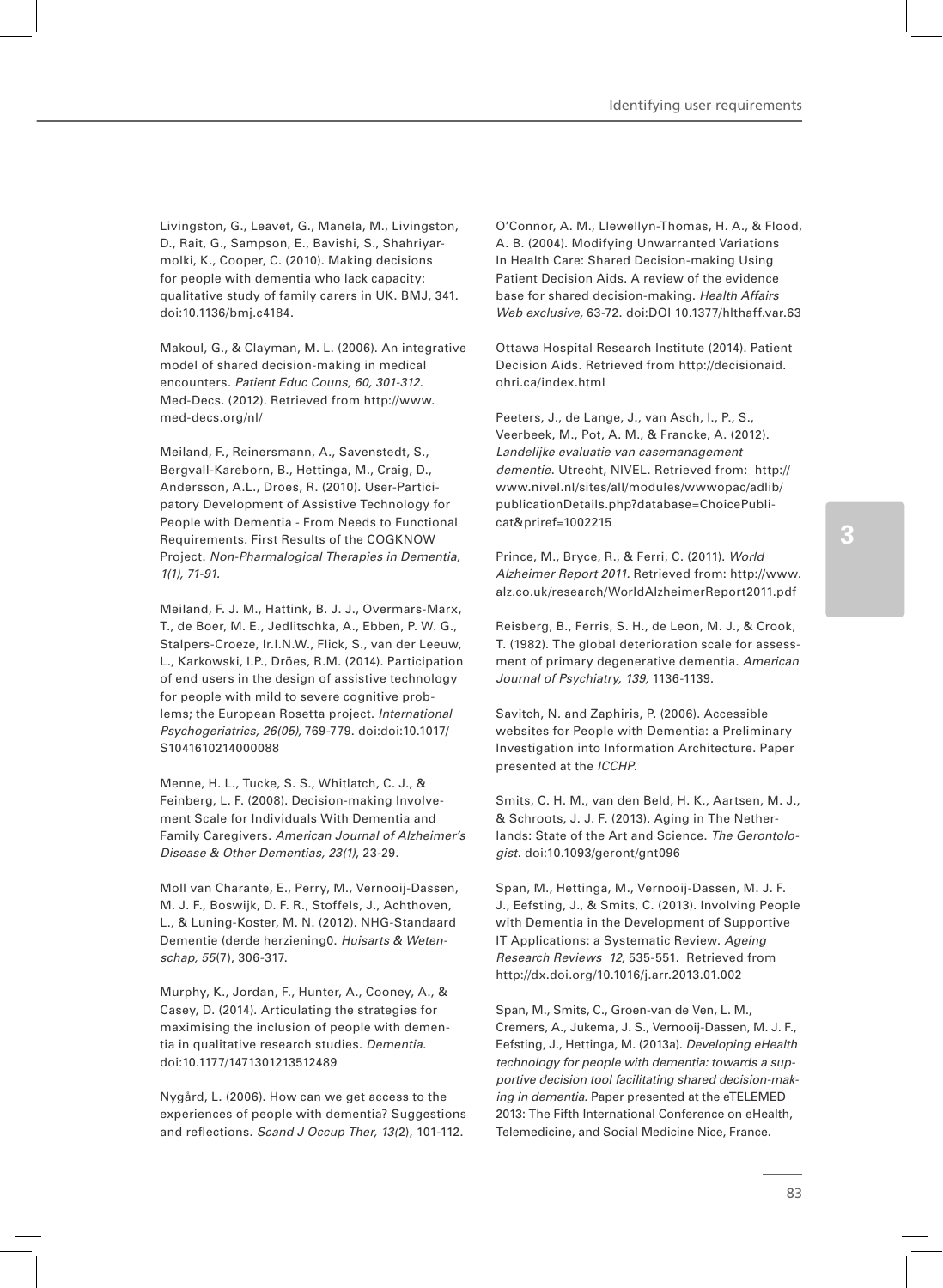Stacey, D., Légaré, F., Pouliot, S., Kryworuchko, J., & Dunn, S. (2010). Shared decision-making models to inform an interprofessional perspective on decision-making: A theory analyis. *Patient Educ Couns*, *80*, 164-172.

Strating, M. M. H., Zuiderent-Jerak, T., Nieboer, A. P., & Bal, R. A. (2008). *Evaluating the Care for Better collaborative. Results of the first year of evaluation, Institute of Health Policy and management, Rotterdam.* Retrieved from: http://www.bmg.eur. nl/english/research/research\_groups/socio\_medical sciences sms/publications/

van der Roest, H. G. (2009). Care needs in dementia and digital interactive information provisioning. ISBN 978-90-9024483-9

van der Roest, H. G., Meiland, F. J. M., Comijs, H. C., Derksen, E., Jansen, A. P. D., van Hout, H. P. J., Jonker, D., Dröes, R.-M. (2009). What do community-dwelling people with dementia need? A survey of those who are known to care and welfare services. *International Psychogeriatrics, 21*(05), 949-965. Retrieved from http://dx.doi.org/10.1017/ S1041610209990147

van Gemert-Pijnen, L., Nijland, N., Van Limburg, M. A. H., Kelders, S. M., Brandenburg, B. J., Ossebaard, H. C., Eisenbach, C., Seydel, E. R. (2011). Introducing a holistic framework for eHealth technologies. *Journal of Medical Internet Research, 13 (4):e111*

Visser, S., Haaker, T., Menko, R., & Hettinga, M. (2012). From Buzz to Business: eHealth Innovation Matrix*. Abstract submitted and accepted for Med-e-Tel 2012, Luxembourg, April 18-20, 2012.* 

von Kutzleben, M., Schmid, W., Halek, M., Holle, B., & Bartholomeyczik, S. (2012). Community-dwelling persons with dementia: What do they need? What do they demand? What do they do? A systematic review on the subjective experiences of persons with dementia. *Aging Ment Health,* 16(3), 378-390.

Whitlatch, J., & Menne, H. (2009). *Don't forget about me. Decision-making y people with dementia. Journal of teh American Society on Aging,* 33(1), 66-71.

Wilkinson, H. (2002). *Including people with dementia in research: methods and motivations. In*  *H. Wilkinson (Ed.), The perspectives of people with dementia, research methods and motivation (pp.9- 24). London:Jessica Kingsley*.

Wolfs, C. A. G., de Vugt, M. E., Verkaaik, M., Haufe, M., Verkade, P. J., Verhey, F. R. J., & Stevens, F. (2012). Rational decision-making about treatment and care in dementia: A contradiction in terms? *Patient Educ Couns, 87*(1), 43-48.

Zwaanswijk, M., Beek, A. P. A. v., Peeters, J., Meerveld, J., Francke, A. L., & Van Beek, S. (2010). Problemen en wensen van mantelzorgers van mensen met dementie: een vergelijking tussen de beginfase en latere fasen van het ziekteproces [Problems and needs of informal caregivers of persons with dementia: a comparison between the initial stage and subsequent stages of the illness process] *Tijdschrift voor Gerontologie en Geriatrie, 41*(4), 162-171.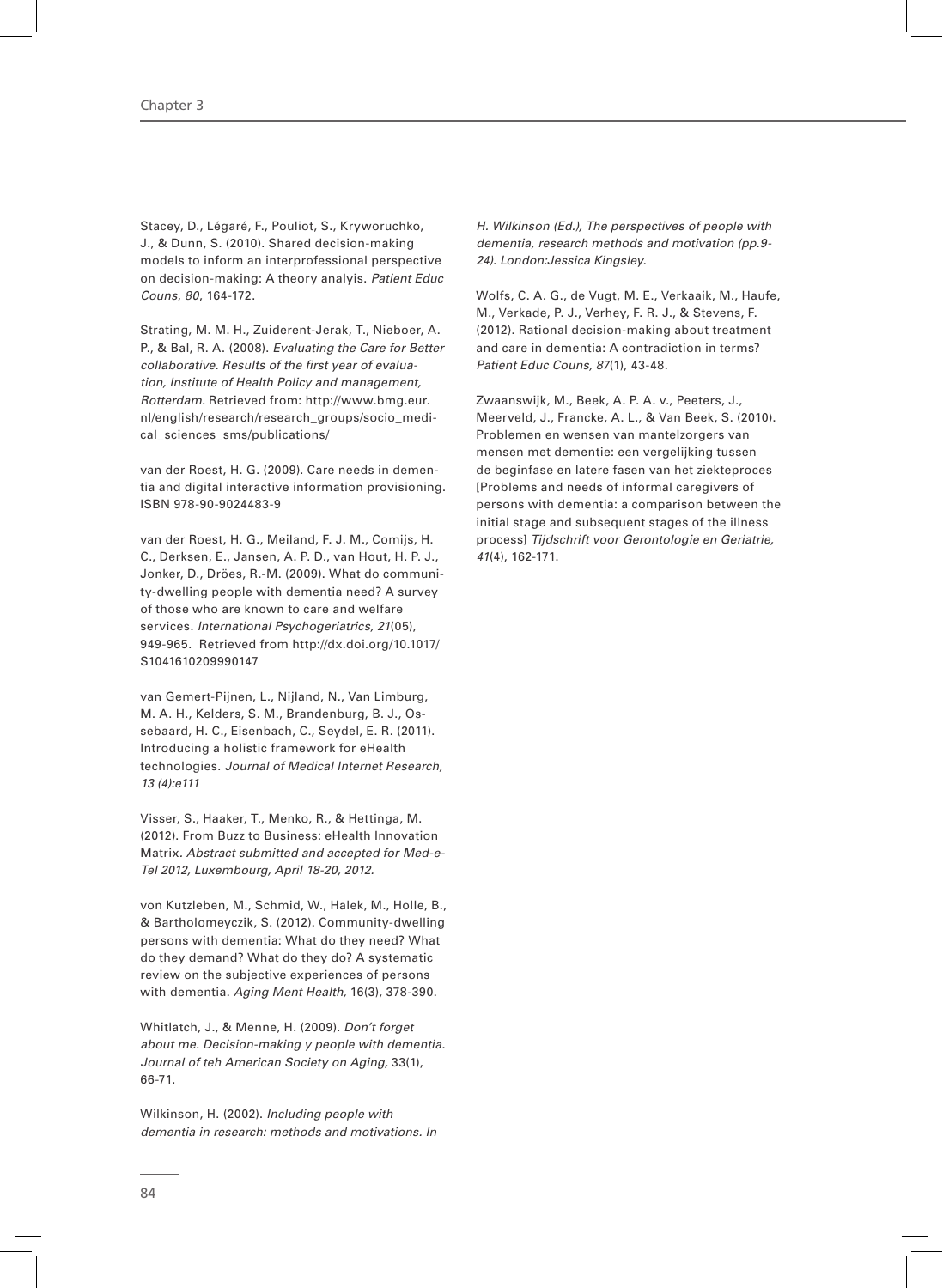Identifying user requirements